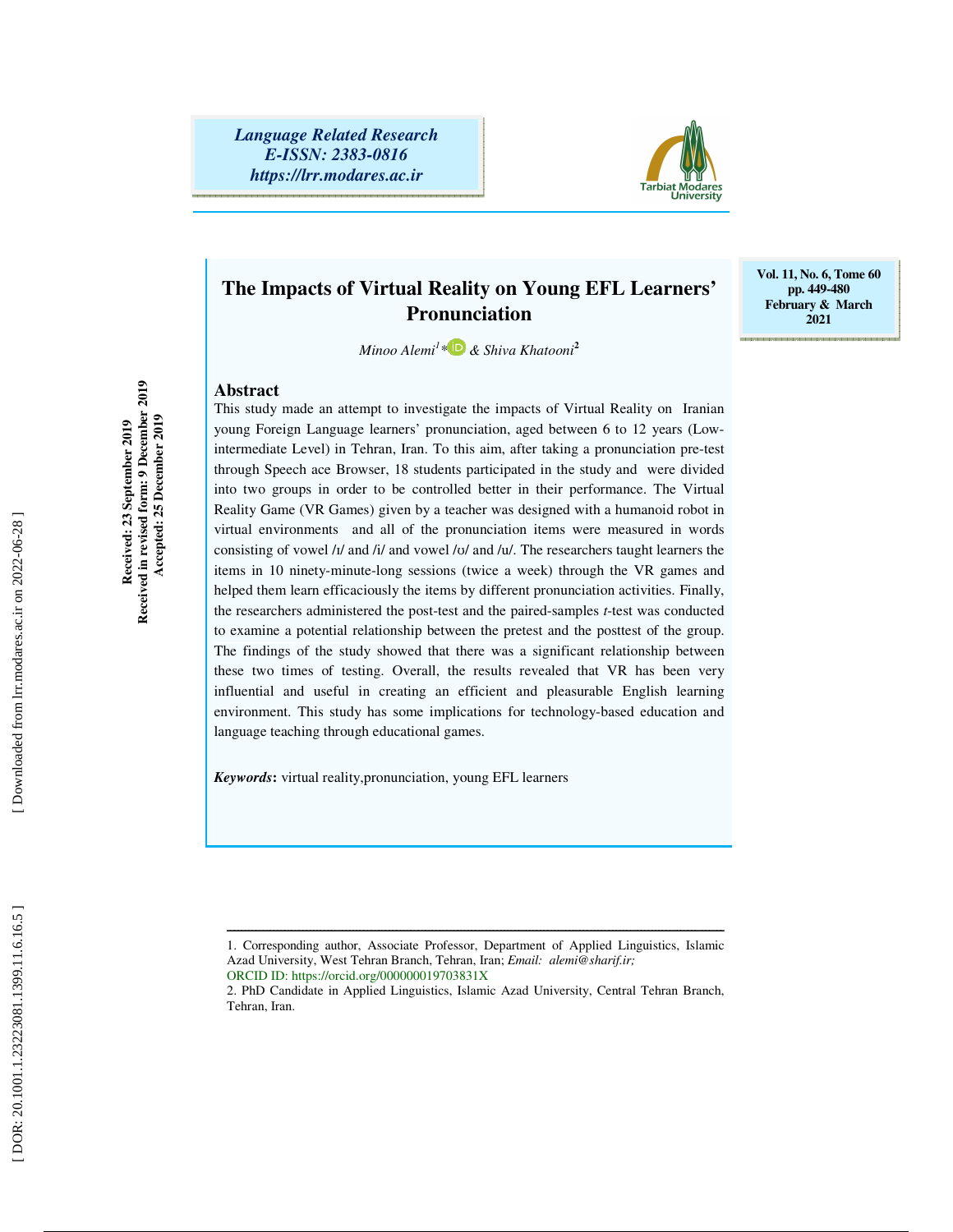*Language Related Research 11(6), (February & March, 2021) 449-480*

#### **1. Introduction**

During the past years, communication is addressed as an essential goal in language learning and teaching (Cook, 2016). Although communication is an end for every teacher and learner in native and non-native contexts, there are various amount of challenges in the path of language learning (Cohen, 2014). As previous studies have mentioned the role of meaningfull communication in language conversations and face to face interactions (Ali, 2016; Burgess & Spencer, 2000; Cook, 2016), teachers and learners are trying to find a way to create meaningful and understandable way of communication (Al-Zayed, 2017; Cruttenden, 2014). As Al-Zayed (2017) maintained, one of the factors of meaningful communication can be the result of the combination between vocabulary knowledge and appropriate level of pronunciation. Therefore, pronunciation can be identified as a challenging component for language learners all around the world especially in non-native countries (EFL/ESL). In other words, pronunciation is ignored during past years by many teachers and learners because teaching and mastery of it can be recognized as a complex and hard task (Cook, 2016). Moreover, non-native countries experience lack of access to native-like pronunciation and corrective feedbacks from native speakers and listeners. In other side, with the advancement of technology and advancement in computer assisted language learning (CALL) programs in language education, creating immersive and virtual environments come true for language learners and teachers to be placed in these environments (Chik, 2014; Chiu, 2017; Lawrence & Ahmed, 2020). To explain it clear, virtual reality assisted language learning can be introduced as an appropriate way for teachers and learners to teach and learn pronunciation beucause these virtual environments can make the language learning experience in virtual or immersive way.

Based on the mentioned problems in pronunciation in language education and improvement in CALL, this study tried to investigate the impacts of VR based pronunciation training in terms of VRAPT (Virtual Reality Assisted Pronunciation Training) for the first time in related literature. In line with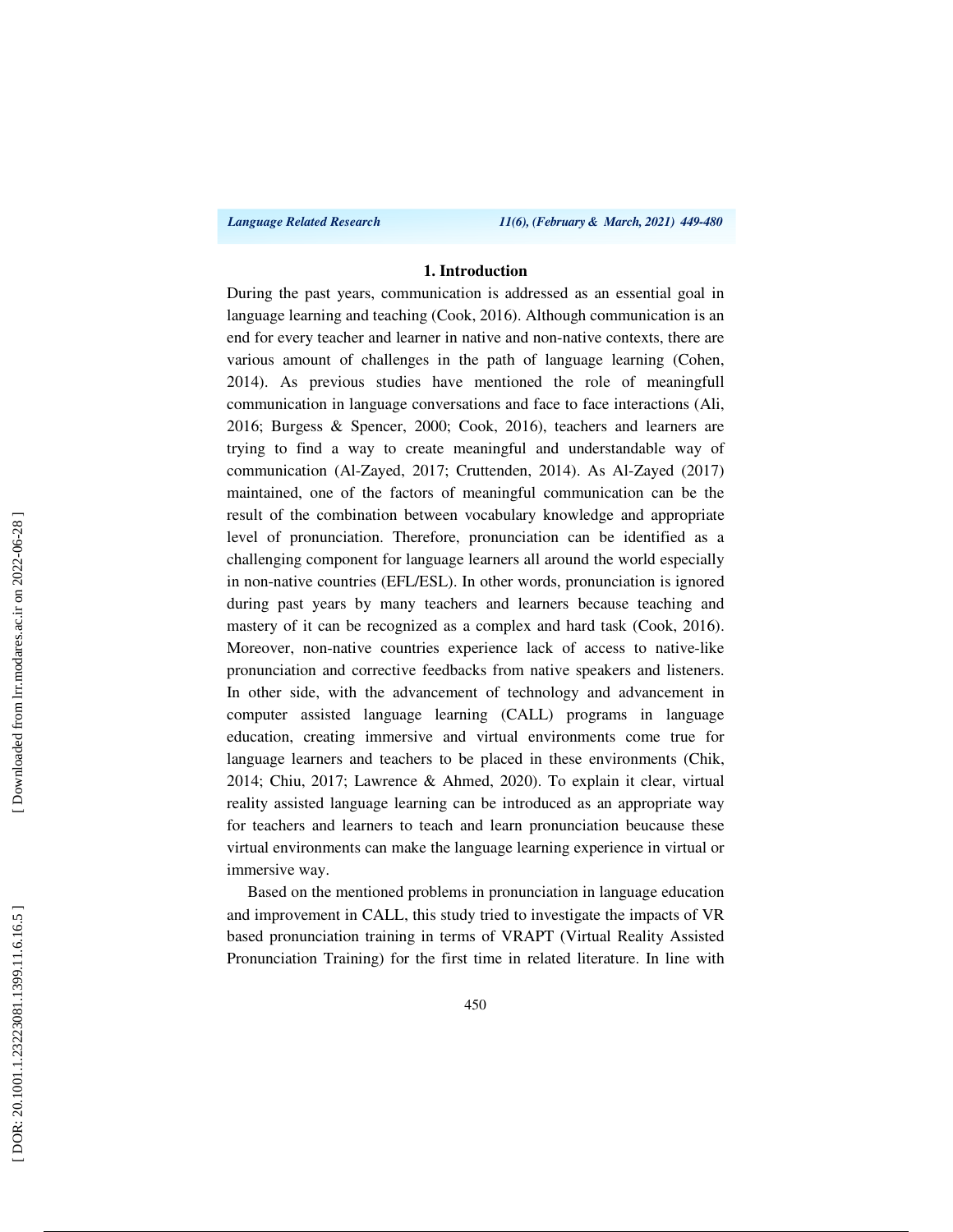this goal, following research question was raised by researchers to examine whether VRAPT can improve the pronunciation of young EFL learners.

### **Research Question**

 Does VR have any significant impact on the pronunciation of young EFL learners (from pre-test to post-test)?

# **2. Literature Review**

# *2.1. Pronunciation Training through Technologies (From Computer to Virtual Environments)*

After the advent of using computers, computer softwares, as well as mobile applications for language teaching, researchers and linguists have succeeded in incorporating humanoid robots into the realm of teaching of English or Robot-Assisted Language Learning (Alemi, Meghdari & Ghazisaeidi, 2014). These robots can influence the many aspects of linguistics or even psychology by teaching a language. For example, Alemi, Meghdari, Ghazisaedy (2015) with the use of a humanoid robot as a teaching assistant in teaching English assessed the level of anxiety and attitude of about 46 female students in English language classes. The result indicated that the use of a robot in the classroom could be very entertaining and enhanced learning more effectively.

VRALL is combination of virtual reality and robot assisted language learning. In fact, linguists use this technology to create virtual and unrealistic environments similar to lessons and training environments (Lin & Lan, 2015).

What is considered as VRAPT in this study is type of classroom in which VR technologies assisted as teacher assistant to improve the EFL learners' pronunciation.

#### **3. Methodology**

In order to conduct the current study, the following steps were undertaken.

**Pre-test Phase**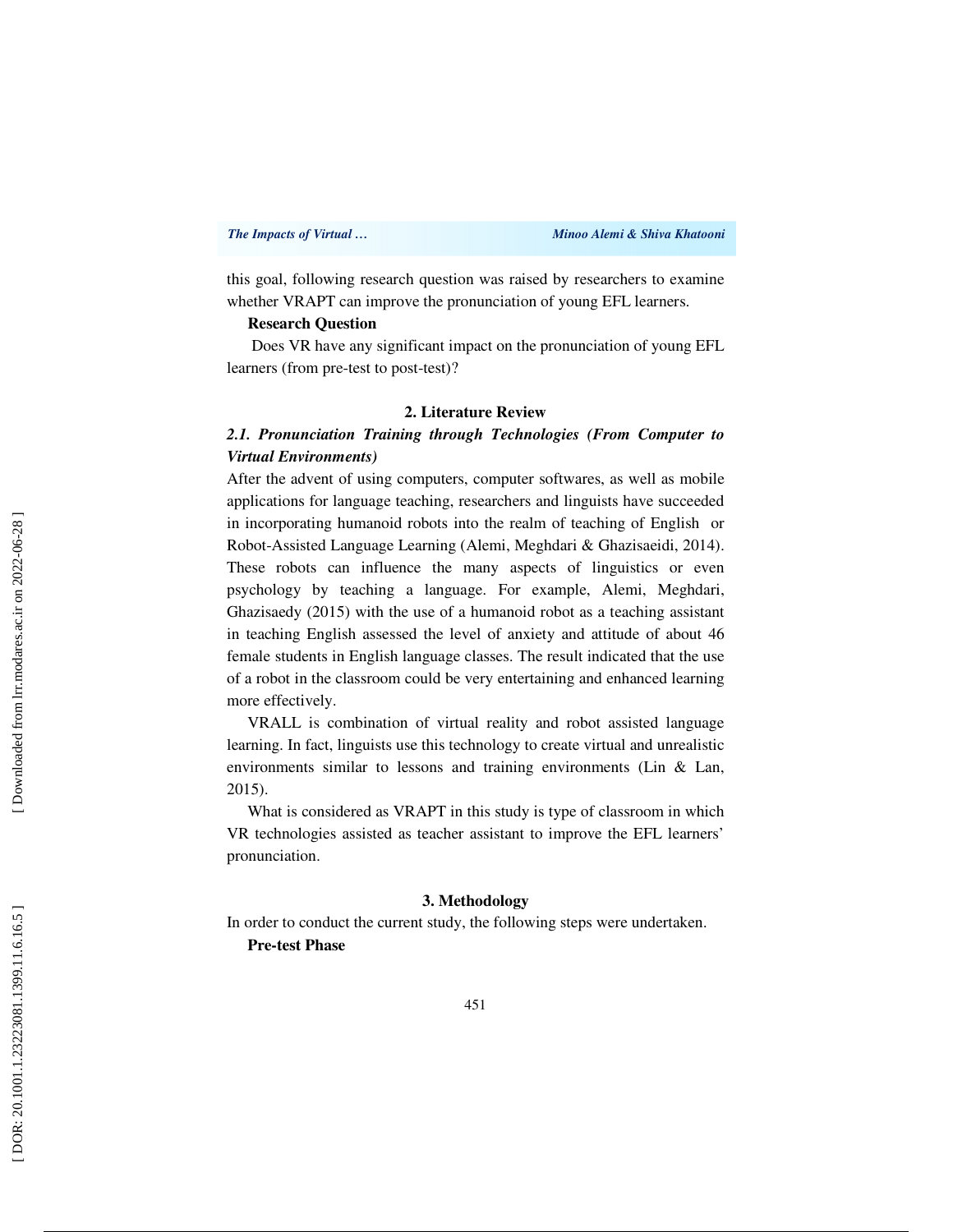At the outset of the study, given the fact that the pronunciation variable was assumed to be dynamic and uncontrollable, All the students'(18 girls and boys) initial mastery over pronunciation was measured. This was done through speech recognition browser (SpeechAce) in two categories of vowel  $/1/$  and  $/1/$  and vowel  $/1/$  and  $/1/$  in simple words and sentences with the aim of being close to the native tune-up. Additionally, after collecting this information, the needs and level of the participants were examined through the percentage of native-like pronunciation that the software gave to the researcher; therefore their level was determined for the game because this sounds absolutely essential and games should fit with the proficiency level of learners. The children were monitored by the teacher and the game specialist at Sharif University of Technology and their pronunciation was continually recorded.

#### **Treatment Phase**

In the VR group, students were able to play 10 sessions of ninety minutes with virtual reality and a game designed for this type of training. The beginning of each session, new topics were taught by the teacher and then a game or practice of virtual reality was used. During these sessions, learners were able to learn the pronunciation of different words from different scenarios such as hobbies, colors, fruits, jobs, sports, body parts, toys, jobs, animals, foods, and birthday, etc where each scenario was specifically designed and created in a fully 3D environment.

#### **Post-test Phase**

After presenting the class and receiving 10 ninety-minute-long sessions, the participating learners were tested again through the Speech ace Software to collect the posttest information, and then the results were compared.

#### **4. Results**

In order to achieve the purpose of the study, first descriptive statistics was run as shown in Table 1. The students in the posttest  $(M = 6.01, SD = 1.08)$  had a better performance, as against that of theirs in the pretest  $(M = 3.64, SD = .81)$ .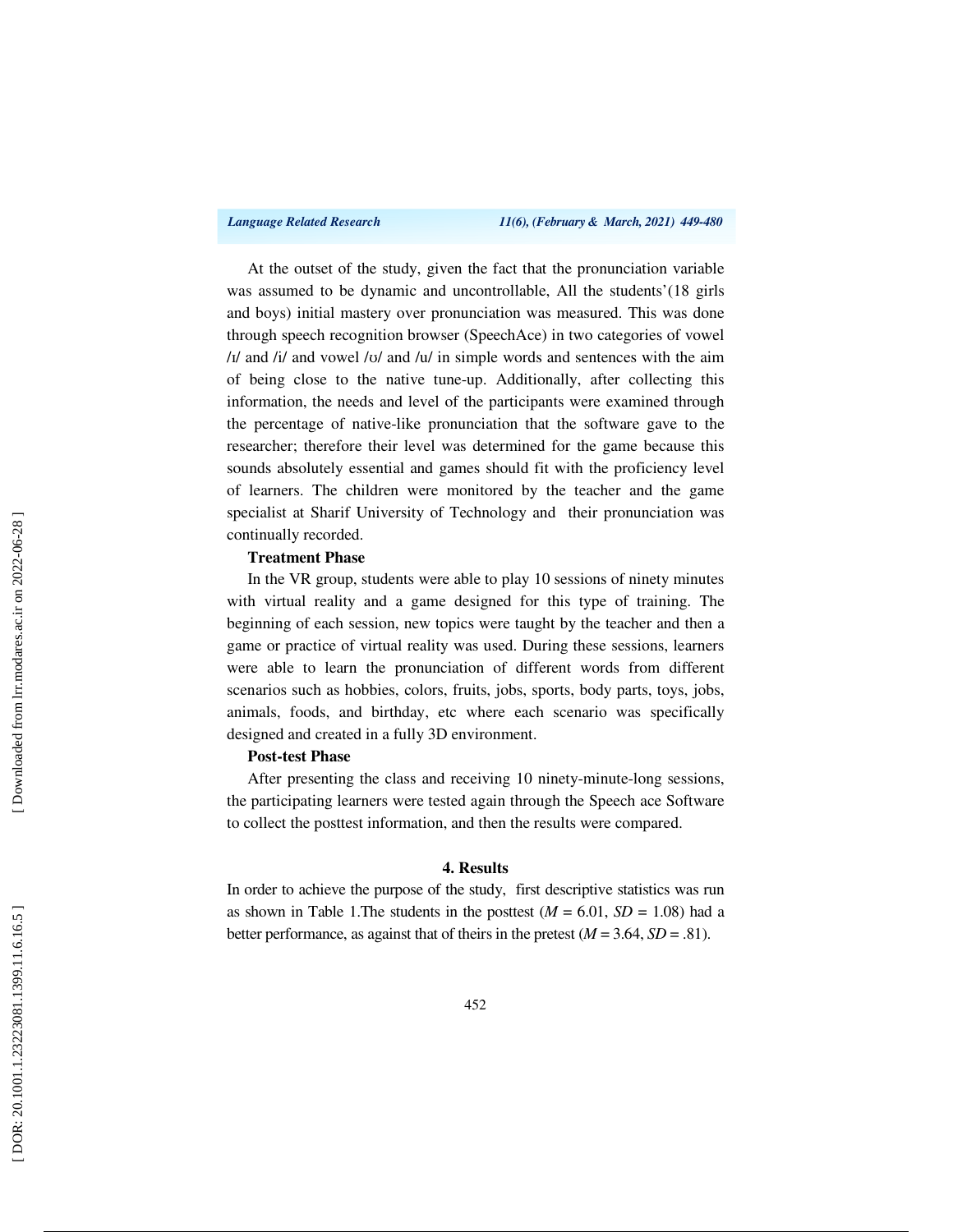|                                                                                  | The Impacts of Virtual |      |       | Minoo Alemi & Shiva Khatooni |            |  |  |  |
|----------------------------------------------------------------------------------|------------------------|------|-------|------------------------------|------------|--|--|--|
| Table 1.<br>Descriptive statistics of two testing times of students ( $N = 18$ ) |                        |      |       |                              |            |  |  |  |
|                                                                                  |                        | Mean | N     | Std. Deviation               | Std. Error |  |  |  |
|                                                                                  |                        |      |       |                              | Mean       |  |  |  |
|                                                                                  |                        |      |       |                              |            |  |  |  |
| <b>VRAPT</b>                                                                     | Pretest                | 3.64 | 18.00 | 0.81                         | 0.19       |  |  |  |
|                                                                                  | Posttest               | 6.01 | 18.00 | 1.08                         | 0.25       |  |  |  |

Moreover, the paired-samples t-tests was run as shown in Table 2 which indicated that there was a significant difference between pretest and posttest of students, t  $(17) = -13.41$ ,  $p = .00$ , with the Cohen's effect size value being 2.47, which can be considered as a very high effect size.

| <b>Table</b> |  |
|--------------|--|
|--------------|--|

*Paired-Samples t-test*

|               | <b>Paired Differences</b> |           |                   |                 |          |       |              |
|---------------|---------------------------|-----------|-------------------|-----------------|----------|-------|--------------|
|               |                           |           |                   | 95% Confidence  |          |       |              |
|               |                           |           |                   | Interval of the |          |       |              |
|               |                           | Std.      | <b>Difference</b> |                 |          |       | Sig.         |
|               | Mean                      | Deviation | Lower Upper       |                 | t        | df    | $(2-tailed)$ |
| Pretest -2.37 |                           | .75       | $-2.75 - 2.00$    |                 | $-13.41$ | 17.00 | .00.         |
| and           |                           |           |                   |                 |          |       |              |
| Posttest      |                           |           |                   |                 |          |       |              |

The results from the pretest to the posttest revealed that there was a significant difference between the gains of these students in terms of pronunciation.This efficiency could be attributed to different factors like 'authenticity', 'motivation' and 'repetition'. Therefore, VR had the potency to inspire and motivate the participants in order to perform better in pronunciation and they could have better performance in communication. Based on this, VR can make the path of meaningful communication shorter and can be used in language classrooms to help teachers and learners.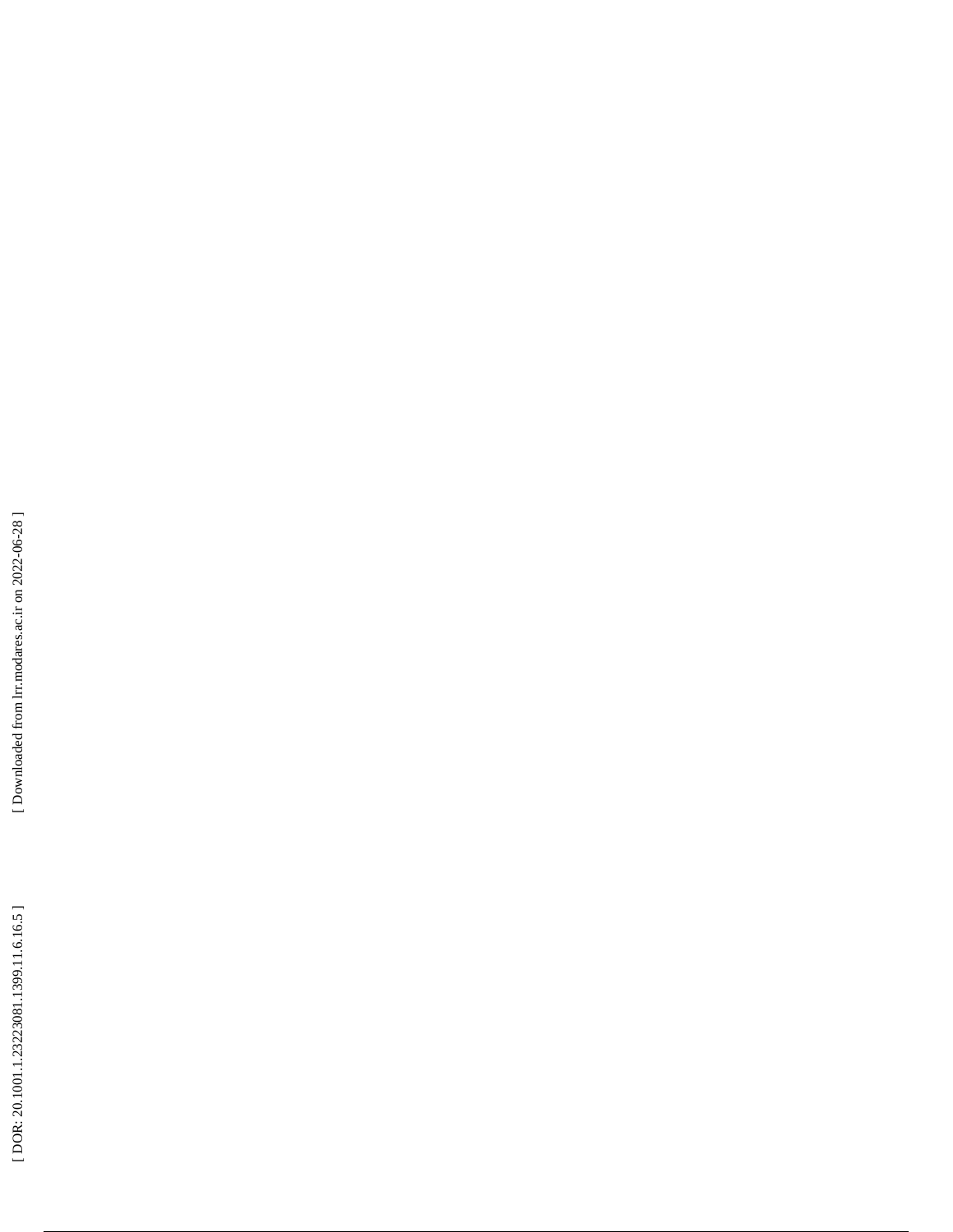

# تأثير استفاده از واقعيت مجازي در آموزش تلفظ انگليسي زبانآموزان نوجوان

مينو عالمي`\*، شيوا خاتوني`

. دانشيار گروه زبانشناسي كاربردي، دانشگاه آزاد اسلامي واحد تهرانغرب، تهران، ايران. 1 . دانشجوي دكتري زبانشناسي كاربردي، دانشگاه آزاد اسلامي واحد تهران مركزي، تهران، ايران. 2

دريافت: 01/ 07/ 98 پذيرش: 04/ 10/ 98

# چكيده

تركيب فناوريهاي نوين در آموزش زبان بهطور چشمگيري فراگير شده است و در حال حاضر به- منزلة ابزارهاي مفيدي در آموزش زبان انگليسي كاربرد دارد. در راستاي اين روند، اعتقاد بر اين است كه بهكارگيري فناوريهاي نوين در آموزش و يادگيري تلفظ زبان انگليسي تأثيرگذار است. به همين منظور اين مطالعه با هدف بررسي تأثير آموزش زبان از طريق واقعيت مجازي بر تلفظ زبانآموزان نوجوان ايراني انجام شده است. براي اين منظور، 18 زبانآموز ( 6 تا 12 ساله) براي شركت در مطالعه در آزمايشگاه رباتيك اجتماعي ـ شناختي دانشگاه صنعتي شريف دعوت شدند. ابتدا، تلفظ آنها توسط پيشآزمون تلفظ از طريق مرورگر Speechace اندازهگيري شد. بعد، در محيطي مجازي، در طول ده جلسة نود دقيقهاي، شركتكنندگان دستورالعملهايي را درمورد تمامي موارد تلفظشده در آزمون دريافت كردند (شامل واكه هاي / I / و / İ / و واكههاي / v / و / U /) كه از طريق بازي واقعيت مجازي توسط يك ربات انساننما اجرا شد. موضوعات آموزشي در غالب جملات ساده و مكالمات كوتاه بود. درنهايت، محققان پسآزمون را بررسي كردند و نتايج آزمون زوجي نشان داد كه در عملكرد زبانآموزان قبل و بعد از جلسههاي آموزشي تفاوت معناداري وجود دارد. اين مطالعه نشان ميدهد كه بازيهاي شبيهسازيشده در محيط واقعيت مجازي ميتوانند در افزايش مهارتهاي تلفظ زبانآموزان به كار گرفته شوند. به علاوه، واقعيت مجازي روشي نوين براي تدريس و يادگيري زبان انگليسي را در محيطي كارآمد و لذتبخش ايجاد مي كند.

واژههاي كليدي: آموزش تلفظ از طريق واقعيت مجازي (VRAPT (، تلفظ، زبانآموزان نوجوان.

ــــــــــــــــــــــــــــــــــــــــــــــــــــــــــــــــــــــــــــــــــــــــــــــــــــــــــــــــــــــــــــــــــــــــــ

E-mail: alemi@sharif.ir :مقاله مسئول نويسندة\*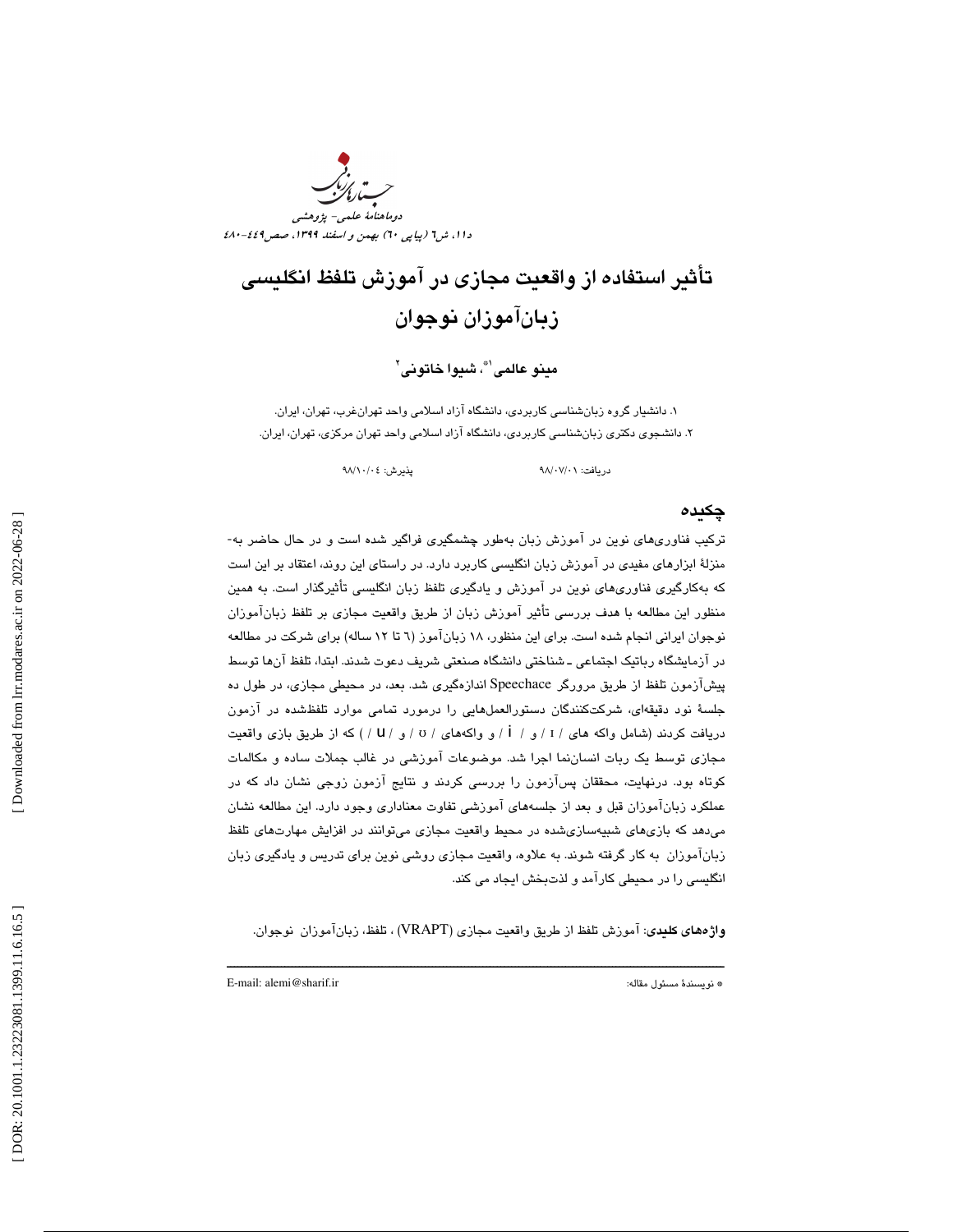مينو عالمي و همكار استفاده از واقعيت *مجازي...*. الميخ<br>**العددى التاريخ العدد التاريخ التاريخ التاريخ التاريخ التاريخ التاريخ التاريخ التاريخ التي تاريخ التاريخ التاريخ<br>العددى التاريخ التاريخ التاريخ التاريخ التاريخ التاري** 

# . مقدمه 1

از آنجايي كه زبانآموزان بعضاً زبان خارجي را در محيطي كاملاً متفاوت از موقعيت مكاني زبان اصلي زبان ميآموزند، هميشه با موانع زيادي روبهرو هستند (Cohen, 2014). در اين راستا ريد و لوويس 1 ( 2019) تأكيد ميكنند كه اين چالشها براي تعداد زيادي از زبانآموزان زبان خارجي ثابت شده است و يادگيري واژگان، بهويژه تسلط بر تلفظ دقيق كلمات را براي اين زبانآموزان بسيار سخت و دشوار كرده است.

درواقع بهطور گستردهاي استدلال شده است كه گويشوران غيربومي يا دانشآموزان در<br>مدارس زبان دوم، صداهاي موجود در زبان دوم را به شيوهاي شبيه صداهاي زبان مادري-شان تلفظ میکنند (Moradimoghadam et al., 2012)؛ به همین ترتیب، زبانآموزان احتمالاً براي تلفظ صداهاي انگليسي به موارد مشابه در زبان مادري خود جذب ميشوند كه ممكن است به اختلال ارتباطي يا سردرگمي منجر شود (Al-Zayed, 2017). علاوه بر اين، مورلي 2 ( 1994) ادعا ميكند كه وقتي تلفظهاي غير زبان مادري به شدت توسط لهجهها تحت تأثير قرار ميگيرد، ديگران ممكن است فهم آنها را دشوار يا غيرممكن بدانند .

از اين رو، تفسيرپذيري در تلفظ انگليسي بايد هدف اصلي هر سخنران در مكالمات باشد (Scovel, 1988). بنابراين، سطح قابل قبولي از تلفظ براي هر يک از زبانآموزان لازم است تا گفتوگوي قابل قبول و قابل فهمي با ديگران داشته باشند. علاوه بر اين، بسياري از محققان معتقدند كه زبانآموزاني كه به مسئلهٔ تلفظ توجه ندارند بيشتر احتمال دارد كه با مشكلات ارتباطي مواجه شوند (Waniek-Klimczak et al., 2015). به عبارت ديگر، آنها نميتوانند بهطور مؤثر با كلاس درس ارتباط برقرار كنند، چرا كه بايد با ديگران در حوزه- هاي معتبر تعامل داشته باشند.

اما با پيدايش فناورى $\mathfrak{sl}_2$ ى نوين نظير واقعيت مجازى $\text{V}\text{R}$ )، شرايط آموزشى براى دانشآموزاني كه دور از محيطهاي بومي هستند تا حدودي فراهم شده است( ,Lan & Lin 2015 .) واقعيت مجازي ويژگي بسيار پيشرفتهاي از امكانات فناورانه است كه ميتواند امكان حضور در موقعيتهاي بسياري را فراهم كند كه افراد قادر به دسترسي نيستند ( Minocha et al., 2017). به بيان ديگر، مزيت واقعيت مجازي در برابر روشهاي معمول توصيفي اين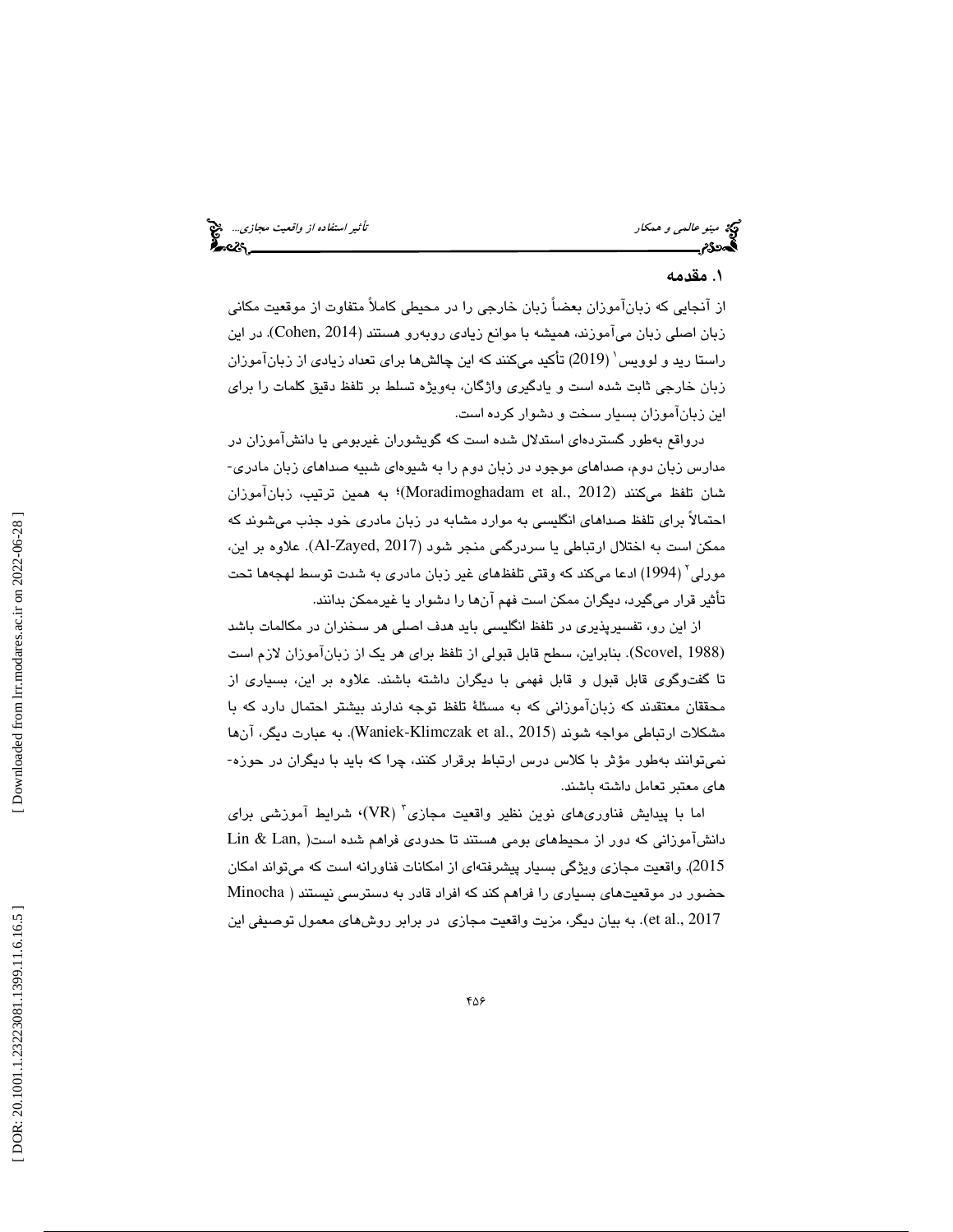است كه به زبانآموز فرصت داده میشود تا موضوعی را تجربه كند كه تصويرسازی يا<br>توصيف با روشهای مرسوم غيرممكن است. از اين رو، در مطالعات متعددی نقش سيستم-هاي واقعيت مجازي شرح داده شده است كه ميتواند مفيد باشد و مسير پيشين تحقيق در این زمینه را نشان دهد. برای مثال، در مطالعهای که کروگر ٔ و همکاران (2010) انجام دادند<del>،</del> نتايج بهدست آمده نشان داد برنامههاي سمعي و بصري با استفاده از فناوري واقعيت مجازي در تدريس زبان دوم مؤثر هستند و ميتوانند ابزار خوبي براي آموزش و بهبود سيستم عملكرد زبان در زبانآموزان مختلف باشند.

ر اين راستا، تحقيقات بيشتر در زمينة كاربرد فناوري بهويژه فناوريهاي واقعيت د مجازي در آموزش و يادگيري زبان اهميت زيادي دارد تا درك كنيم كه آيا واقعيت مجازي ميتواند آموزش را تسهيل كند يا اينكه بر تلفظ صحيح زبانآموزان تأثير ميگذارد؟ و آيا اصلاح تلفظ كلمات و جملات در ارتباطات كلامي در غير بومي و همچنين زمينههاي بومي را قدرتمندتر ميگرداند؟ براي بررسي اين مسئله و تحقيق در اين زمينه، مطالعة حاضر بر روي سؤال تحقيقاتي زير تمركز دارد:

سؤال: آيا يادگيري زبان از طريق فناوري واقعيت مجازي داراي تأثيرات قابل توجهي بر تلفظ زبانآموزان نوجوان (از قبل از آزمون تا پسآزمون) است؟

فرضيه: يادگيري زبان از طريق فناوري واقعيت مجازي تأثير قابل توجهي بر تلفظ زبانآموزان نوجوان (از قبل از آزمون تا پسآزمون) ندارد.

# ۲. مروری بر پژوهشهای گذشته

#### ۲ــ ۱. آموزش زبان بهويژه تلفظ با استفاده از فناورىهاى نوين

تلفظ بهمنزلة جزء ضروري در برنامة درسي زبان دوم تفسير ميشود؛ و تعليم و تربيت تلفظ بهعنوان هدف اوليه در حوزة آموزش زبان دوم شناخته شده است. با وجود اين، بهطور كلي فقدان دسترسي به معلمان مادري و يا فقدان روشهاي آموزشي مناسب، افزايش عملكرد را .دشوار مىسازد. بنابراين، بسيارى از معلمان زبان هنوز قادر به استفاده از روش مناسب براى بهبود تلفظ نيستند (Freeman et al., 2015)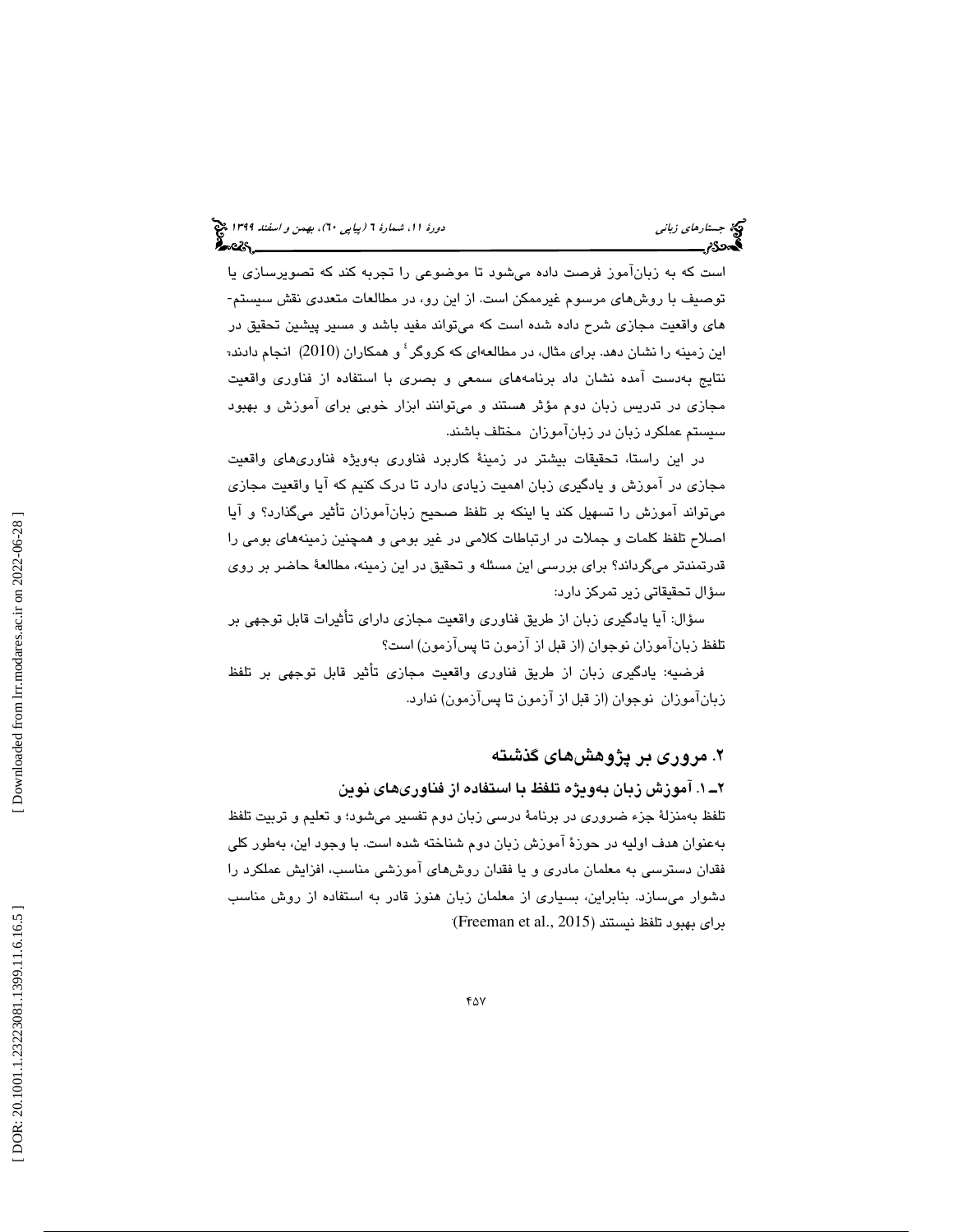از سوي ديگر، در دهة گذشته، پيشرفت سريع فناوري در زمينههاي مختلف يادگيري زبان ديده شده است و آموزش و تلفظ بهمنزلة يكي از فعالترين زمينهها در تحقيقات زبان بهشمار ميرود. با وجود اثربخشي رويكرد متداول، روشهاي مبتني بر تكنولوژي سعي كردهاند اين بخش از زبان را مانند ساير موضوعات بهبود بخشند. بنابراين، برنامههاي كامپيوتري در جايگزيني آزمايشگاههاي زبان موفق بودهاند (2003 ,Yoshida(. اخيرا،ً ديكسون و فاستر 5 ( 2018) تأكيد كردند كه با وجود اثربخشي روشهاي سنتي كه براي آموزش و اصلاح تلفظ براي معلمان و زبانآموزان استفاده ميشود، توسعة تكنولوژي و كاربرد روشهاي مدرن پيشرفت قابل توجهي در دستيابي به تلفظ مؤثر داشته و يادگيري دانشآموز در ادامه بهمنزلة يك برنامة تحقيقاتي جديد باز شده است.

در مطالعهٔ کراتندن<sup>י</sup> (2014) ثابت شده است که استفاده از برنامههای نرمافزاری برای آموزش و بهبود تلفظ عمدتاً بر استفاده از روشهاي بازخورد در تلفظ زبانآموزان با هدف آوردن تلفظ زبانآموزان به لهجة بومي تأثير دارد. درواقع ثابت شده است كه اين تكنيك مي- تواند لهجههاي خارجي را كاهش دهد بدون اينكه بهطور قابلتوجهي ويژگيهاي كيفيت صداي خارجي را تغيير دهد. علاوه بر اين، تلاشهاي مشابهي براي آموزش تلفظ و آوايي از طريق برنامههاي كامپيوتري به آموزگاران و حتي معلمان زبان انجام شده است كه ميزان خطا را هنگام مطالعه و ارزيابي صدا به حداقل ميرساند. براي مثال، در مطالعة لي 7 و همكاران 2015) ابزار تشخيص گفتار (ACER (براي محاسبة زبانآموزان بهصورت دستي و بدون ) دخالت استفاده شده و بازخوردهاي مختلف براي اصلاح گفتار ورودي و همچنين اشتباهات صحيح تلفظ در زبانآموزان مورد استفاده قرار گرفت. اگر چه اين برنامهها توسط دست انسان ساخته شدهاند، اما بسيار قدرتمند هستند و ميتوانند انواع گويشها و لهجهها را ارزيابي كنند و زبانآموزان و معلمان را براي استفاده از برنامههاي آموزشي تشويق كنند .( Yoshida, 2003 )

در كنار توسعة علوم رايانه و برنامههاي نرمافزاري در زمينة مطالعات زبان، زبانشناسان و محققان توجه خود را به مطالعة خواص زباني، در منطقهاي كاملاً جداگانه به نام يادگيري زبان كمك\اي كامپيوتري (CALL) (Nami et al,. 2016) بهكار گرفتهاند. برای مثال، استفاده از ابزارهای کامپیوتری برای تشخیص و اصلاح تلفظ در کار مهرپور<sup>^</sup> و<br>.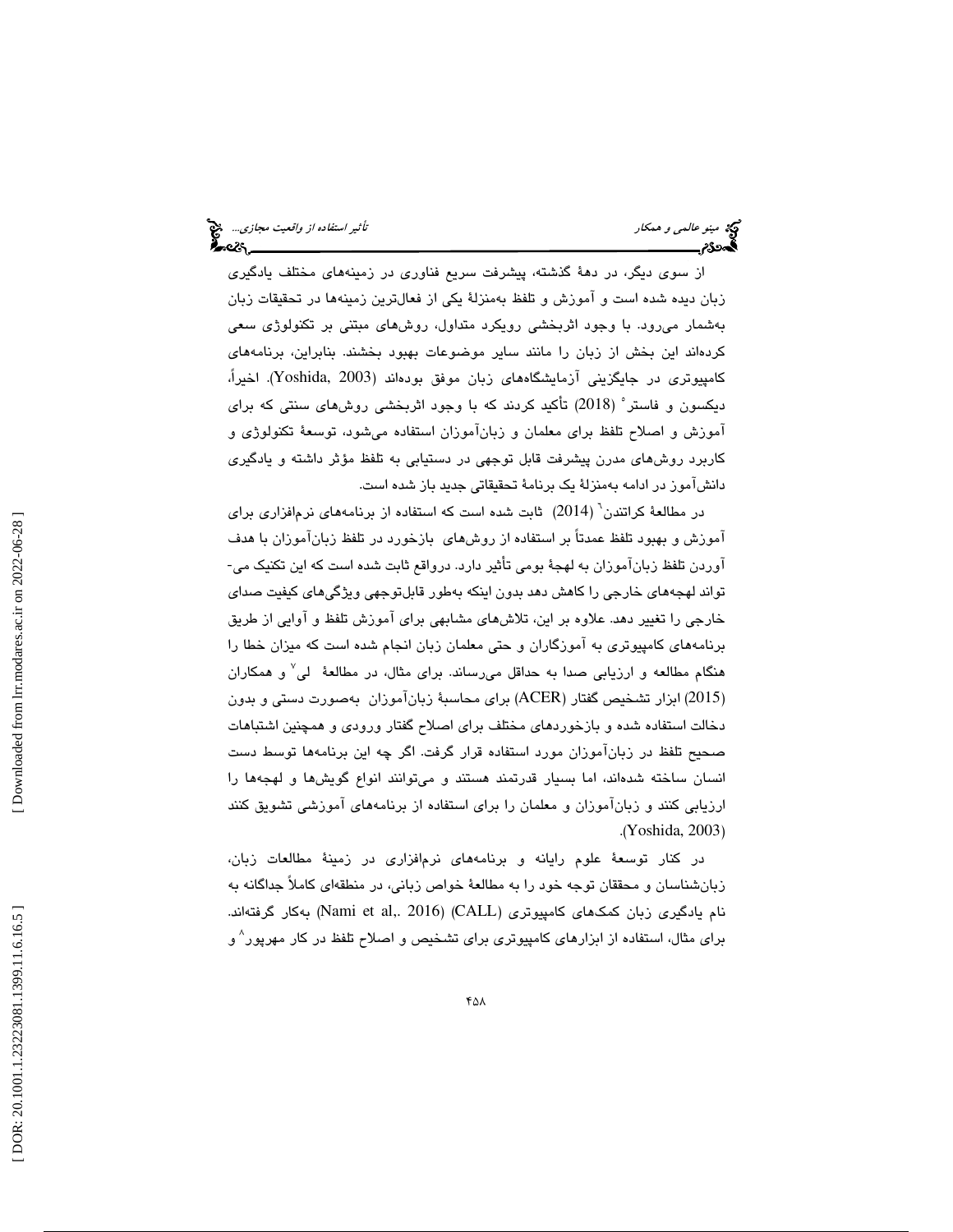همكاران (2016 ) ديده ميشود. آنها در مطالعة خود از برنامههاي آموزشي نرمافزاري براي سطح پيشرفتة زبانآموزان زبان انگليسي براي كمك به كاهش گفتار نادرست خود بر روي گويشهاي انگليسي با ايجاد طرحي نيمهتجربي استفاده كردند. علاوه بر كامپيوترها و نرم- افزارهايي كه در حال حاضر در دسترس هستند، برنامههاي كاربردي بر روي ابزارهاي كوچك مانند تلفنهاي همراه و تبلتها وجود دارد كه برخي از آنها سعي در كمك به يادگيري و تدريس زبان دوم دارد . با توجه به مطالعة فرانكو 9 و همكارانش (2016) در اين مطالعه مشخص شد كه بسياري از مردم مايل هستند از اين برنامهها براي بهبود زبان دوم خود در اوقات فراغتشان استفاده كنند. از اين رو، محققان و زبانشناسان و حتي معلمان از اين برنامههاي كاربردي مبتني بر تلفن همراه استفاده ميكنند تا زبان را در محيطي در حال رشد با عنوان «MALL » يا يادگيري زبان با تلفن همراه دنبال كنند و توانستهاند تعداد زيادي از مطالعات انجامشده در اين زمينه را پوشش دهند (Alemi et al,. 2012). پس از پيدايش نرمافزارهاي كامپيوتري و همچنين برنامههاي كاربردي تلفن همراه براي آموزش زبان و استفاده از آنها براي ارزيابي عملكردهاي مختلف، محققان و زبانشناسان همچنين موفق به تركيب رباتهاي انساني در قلمرو تدريس، بهويژه آموزش انگليسي بهعنوان زبان دوم در محيطي بهنام RALL يا آموزش زبان به كمك ربات( ;Alemi et al 2013 ,al et Meghdari ( استفاده كردند. بنابراين، روش RALL نشان داد كه استفاده از ربات بهمنزلة دستيار معلم در كلاس درس ميتواند بسيار سرگرمكننده باشد و يادگيري را بهطور مؤثر بهبود دهد.

# 2ـ2 . آموزش زبان در دنياي واقعيت مجازي

تركيب فناوري در زمينة آموزش زبان با استفاده از واقعيت مجازي، بهويژه بازيهاي واقعيت مجازي درمورد يادگيري و تدريس زبان دوم، بيشتر شده است. واقعيت مجازي از طيف گستردهاي از فناوريها، رابطها و عناصر زيباشناسانه استفاده ميكند كه با توجه به ماهيت پوياي تصاوير در دنياي مجازي، علاقه و انگيزه براي مطالعه را بالا ميبرد. بنابراين، زبانشناسان تصميم گرفتند از اين تكنولوژي براي آموزش كودكان و بزرگسالان استفاده كنند و اثرهاي آنها را بر متغيرهاي زبانشناختي (2015 ,Fowler et al) گزارش دهند.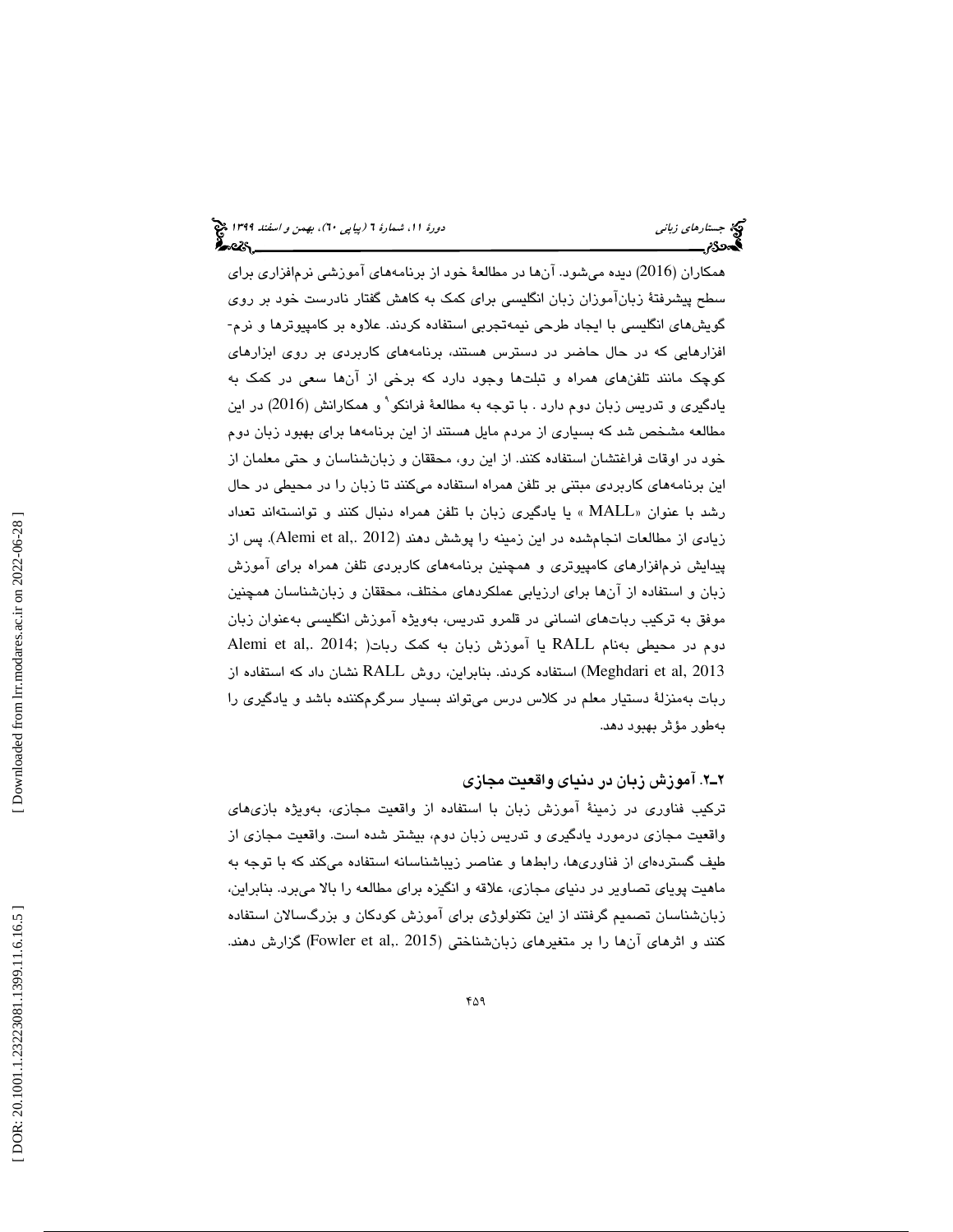درواقع، واقعيت مجازي به كاربر اجازه ميدهد تا با مدل سهبعدي رايانهاي يا يك محيط مجازي ارتباط برقرار كند. با توجه به پيشرفتهاي فزاينده در زمينة بازيهاي واقعيت مجازي، اين موضوع بهعنوان روش مؤثر آموزشي مورد توجه بسياري از محققان مانند چيک `` (2014) بوده است. وي اشاره كرده است كه اين بازيها قادرند سطح يادگيري در مخاطبان را به منظور آموزش انگليسي بهعنوان زبان دوم افزايش دهند. بهطور مشابه، چن'<sup>י(</sup>و همكارانش (2015) پیشنهاد كردند كه استفاده از بازیهای مبتنی بر واقعیت مجازی، توانايي زبانآموزان براي يادگيري زبان دوم را افزايش ميدهد. اخيراً ژنگ<sup>۱۲</sup> و همکاران 2018) اشاره كردهاند كه فناوري واقعيت مجازي در بازيهاي شبيهسازيشده ميتواند در ) آموزش زبانها، بهويژه در محيطهاي غير محلي، مؤثر باشد.

در مطالعات متعددي، نقش سيستمهاي واقعيت مجازي شرح داده شده است كه ميتوانند مفيد باشند و مسير پيشين تحقيق در اين زمينه را نشان دهند. براي مثال، در مطالعهاي كه توسط كروگر و همكاران ( 2010) انجام شد، سيستم فيزيكي زبانآموزان از طريق برنامههاي كامپيوتري مبتني بر واقعيت مجازي براي بررسي اثربخشي آن در سطح زبان استفاده شد. بر اساس اين نتايج، برنامههاي سمعي و بصري با استفاده از تكنولوژي واقعيت مجازي در تدريس زبان دوم مؤثر هستند و ميتوانند ابزار خوبي براي آموزش تلفظ و بهبود سيستم زبان عملكردي در زبانآموزان مختلف باشند.

علاوه بر اين، تكنولوژي واقعيت مجازي محدود به استفاده از برنامههاي كامپيوتري يا شبيهسازيهاي مقياس بزرگ نيست. بسياري از شرايط واقعيت مجازي در ابعاد كوچكتر، بهويژه در اندازه و عملكرد تلفنهاي همراه، كاربرد داشتهاند كه از آن نتايج شگفتآوري گزارش شده است. يكي از اين نمونهها مطالعهٔ چيو `` (2017) بود كه تأثير واقعيت مجازي را در قالب تلفنهاي همراه بر تدريس زبان انگليسي بررسي كرد و تأثيرات مثبتي را گزارش داد. از طريق يادگيري بازي، نويسنده تلاش كرد تا تأثير بازيهاي مبتني بر واقعيت مجازي را بر آموزش زبان معرفي كند. نتايج نشان داد كه بازيهاي مبتني بر آموزش با استفاده از واقعيت مجازي ميتواند سطح آموزش را در زبان دوم افزايش دهد. به علاوه، واقعيت مجازي در محيطي كاملاً آموزشي در ايران تجزيه و تحليل شد. براي مثال، رحيمي ٔ' و همكاران (2014) تلاش كردند تا نقش واقعيت مجازي را در جنبههاي زباني مانند زبان فني و شخصي و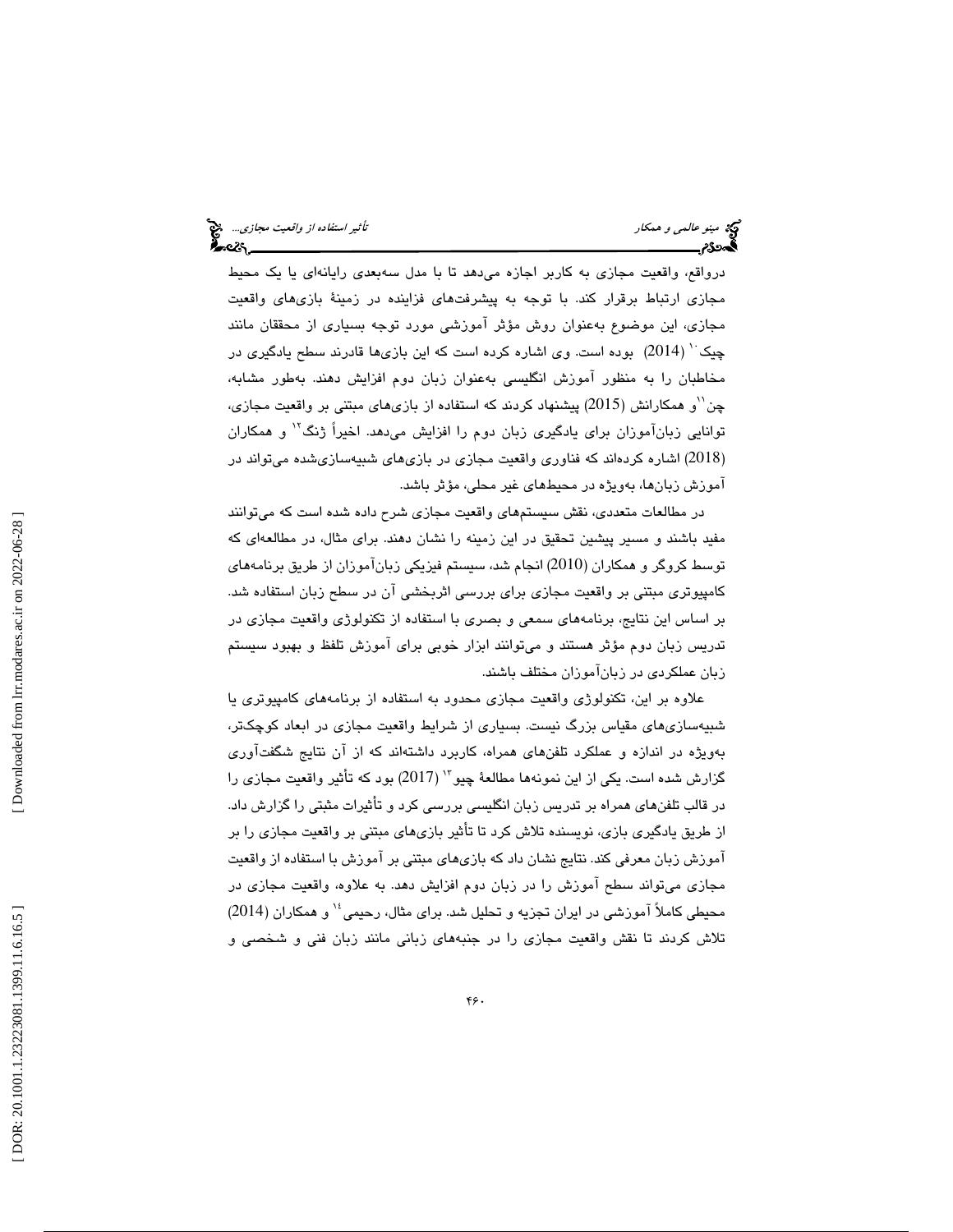همچنين زبان آموزش ببينند. يافتهها شواهدي ارائه دادند كه استفاده از فناوري واقعيت مجازي در محيطهاي غيربومي مثل ايران نقش مثبتي داشت و بسياري از زبانآموزان مايل به مطالعه و يادگيري از طريق اين فناوري بودند.

مطالعات فوق نشان ميدهد كه تحقيقات متعددي براي بررسي جنبههاي مختلف آموزش زبان در دنياي مجازي انجام شده است. با اين حال، تاكنون تنها چند گزارش درمورد نقش برنامههاي كاربردي آموزشي واقعيت مجازي در تلفظ زبان دوم گزارش شده و نياز به انجام مطالعات بيشتر در اين زمينه را نشان ميدهد. از اين رو، هدف اصلي مطالعة حاضر اين است كه در زمينههاي استفادهنشده تمركز كنيم تا پتانسيل واقعيت مجازي و مناسب بودن آن را بهعنوان وسيلهاي براي آموزش تلفظ زبان دوم در زمينة غير زبان مادري نشان دهيم.

# ۳. روششناسی

# 1ـ3 . شركت كنندگان

براي بررسي اثر بازيهاي شبيهسازيشده از طريق سيستمهاي واقعيت مجازي بر تلفظ زبانآموزان نوجوان زبان دوم، يك گروه هجدهنفره از شركتكنندگان در اين مطالعه به آزمايشگاه رباتيك اجتماعي دانشگاه صنعتي شريف دعوت شدند. اين گروه شامل تعداد برابر دانشجويان دختر و پسر و سن آنها بين 6 تا 12 سال بود. اين تصميم بدان دليل بود كه اين محدودة خاص، سن بحراني براي زبانآموزان زبان دوم درنظر گرفته شده است تا تلفظ صحيح را بهعنوان يک مهارت مهم بهدست آوردند، زيرا طبق تحقيقى علىبخشي و كاظمي<sup>1</sup>′ 2011 ) اينگونه بيان شد كه عدهاي از زبانشناسان كاربردي و روانشناسان معتقدند كه پس ) از سن بلوغ (طبق اتفاق آرا در سن سيزدهسالگي رخ ميدهد)، يادگيري زبان دوم توسط زبانآموزان همانند يادگيري زبان اول نيست .

همچنين گفتني است كه تمام زبانآموزان از طريق نمونهگيري تصادفي انتخاب شدهاند. بهطور واضح ميتوان اينگونه بيان كرد كه اين زبانآموزان از طريق يك پوستر تبليغاتي به شركت در دورههاي زبانآموزي در دانشگاه صنعتي شريف دعوت شدند و در اين دوره شركت كردند. تمامي زبانآموزان ثبتنامشده با اين شرط در دوره شركت كردند كه هيچ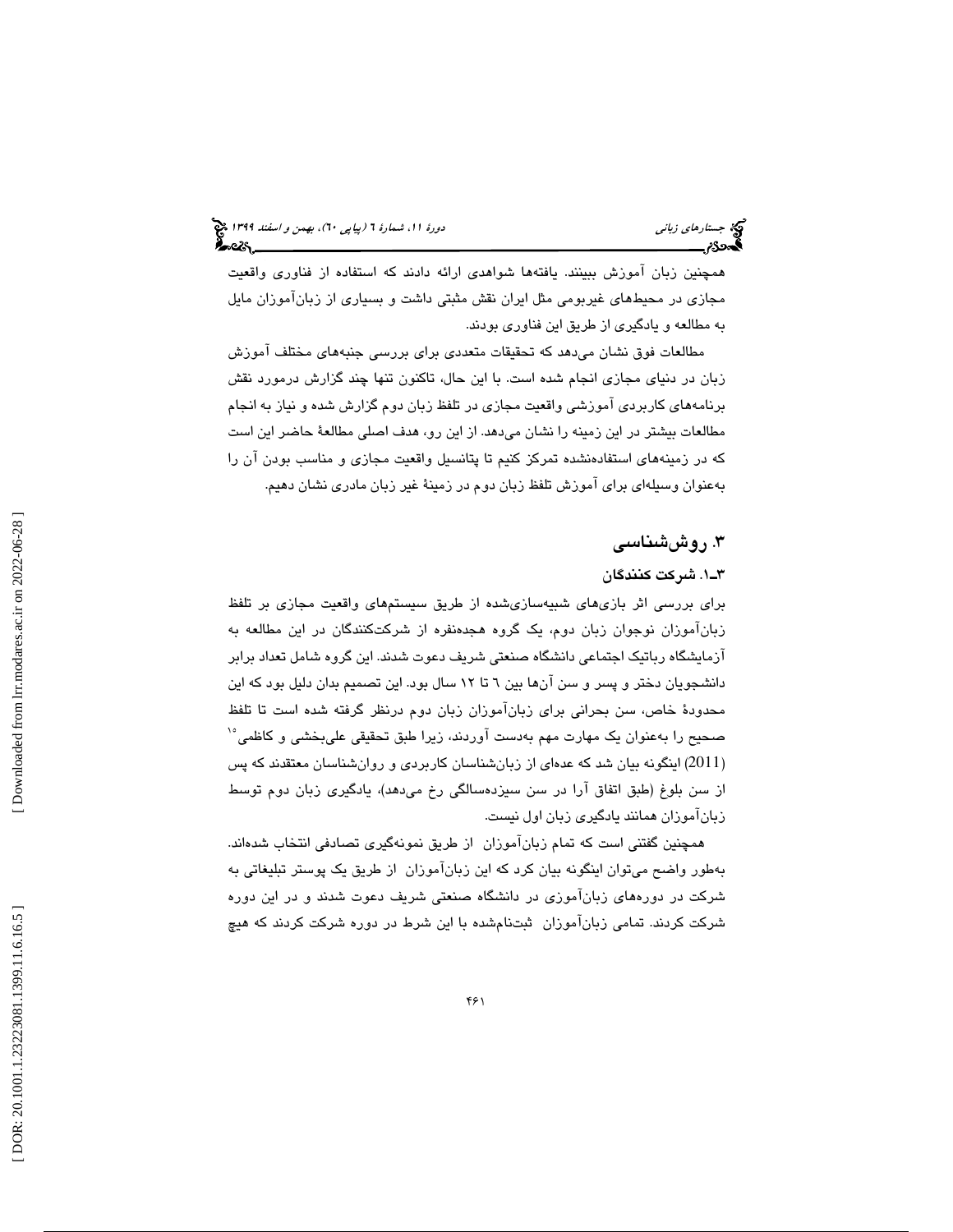مينو عالمي و همكار استفاده از واقعيت مجازي... الميخ<br>التيمين السياسي و همكار استفاده السياسي التي يتميز استفاده از واقعيت مجازي... التي يتميز استفاده از واقعيت مجا<br>التيمين التي يتميز التي يتميز التي يتميز التي يتميز التي ي

گونه زمينة زباني نداشته باشند. بنابراين، بهصورت تصادفي زبانآموزان در دورههاي آموزش زبان با واقعيت مجازي قرار گرفتند.

2ـ3 . ابزارهاي تحقيق

به منظور دستيابي به اهداف اين مطالعه، از ابزار زير استفاده شد:

# ۳ـ۲ــ۱. ابزار سنجش تلفظ <sup>۱۶</sup>

به منظور آزمايش تأثير بازىهاى واقعيت مجازى، اطلاعات دريافتشده در تلفظهاى<br>زبانآموزان از كلمات و جملات از طريق نرمافزار Speech ace در حالت مرورگر جمع-آوري شد، زيرا ace Speech براي ارزيابي و ارائة بازخورد صوتي و آموزش طراحي شده است و برخي از بزرگترين ناشران در سراسر جهان، ارائهدهندگان آموزش زبان و دانشگاهها از آن استفاده ميكنند.



شكل 1: گروههاي اين مرورگر در تلفظ (دستههاي واكهاي) **Figure 1:** Pronounciation categories in this browser (Vowel Categories)

اگرچه، مطالعات و تجربيات پژوهشي زيادي وجود دارند كه ظرفيت فناوريهاي آموزشي در يادگيري زبان را اندازهگيري ميكنند، اما فقط تعداد كمي از مطالعات كارآيي فناوريهاي تشخيص صدا مانند گفتار را ارزيابي كردهاند (Poulsen et al,. 2007). دليل انتخاب يك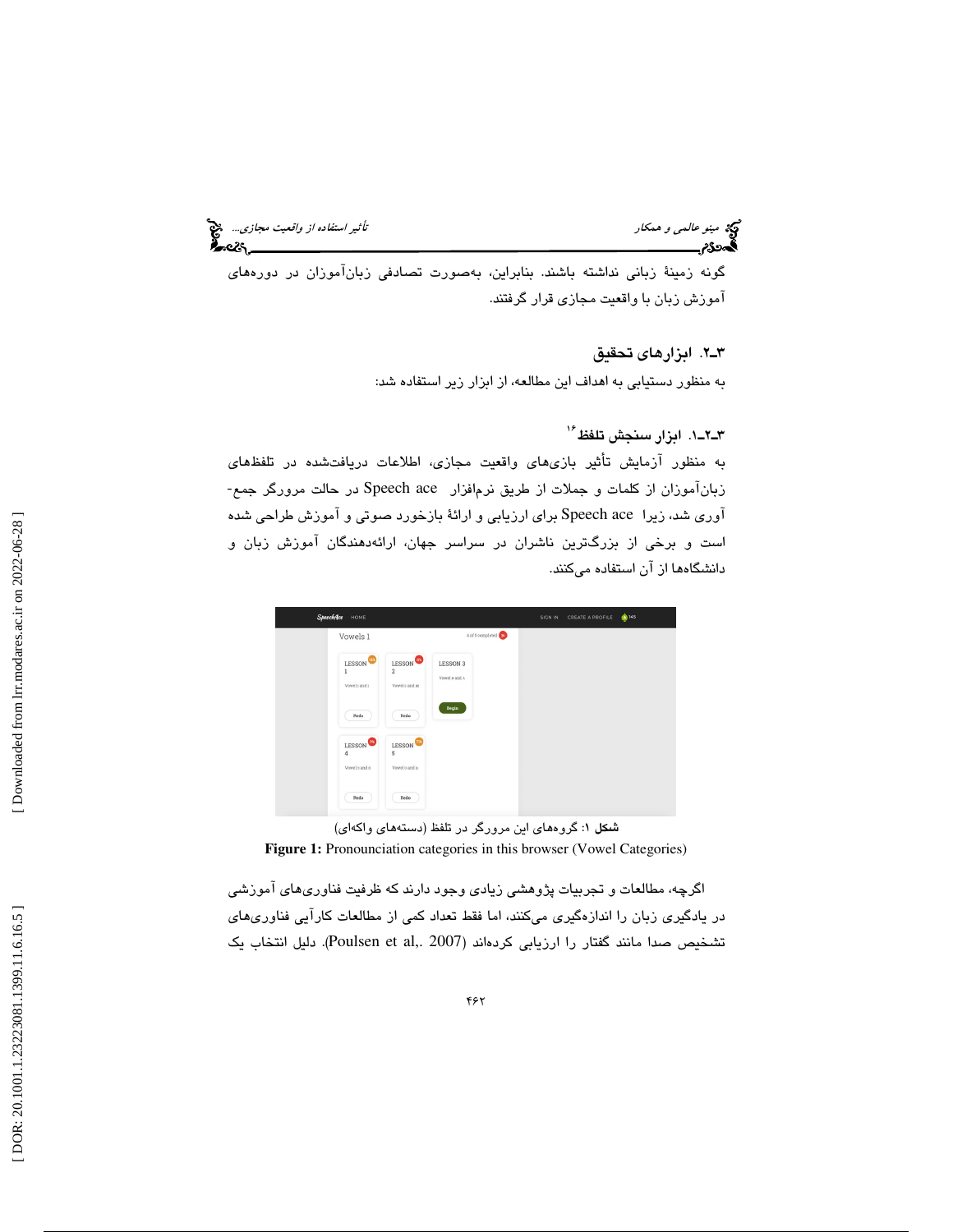قطعه از نرمافزار رايانهاي براي اندازهگيري تلفظ، بهعنوان يك مؤلفة زبان بسيار پويا و تغييرپذير، به حداقل رساندن ميزان خطاي اندازهگيري و نيز ارائة دادههاي معتبر است (Cook, 2016). اين مرورگر مى<code>تواند</code> تلفظ صحيح كلمات ساده، پيچيده و جملاتى را كه بر قسمتهاي مختلف تلفظ متمركز است، ارزيابي كند. پس از پخش اشكال صحيح هر كلمه يا جمله، يادگيرنده ميتواند صداي خود را تكرار و ضبط كند. صداي بارگذاريشده از طريق فرايند رايانهاي بررسي ميشود و درصد نزديك بودن به تلفظ بومي براي يادگيرنده نشان داده ميشود. مطالعات قبلي نيز از اين نرمافزار بهرهمند شدهاند.

پس از ثبتنام اولية شركتكنندگان، پيشآزمون از تلفظ آنها از كلمات سادة انتخابشده (در دو دستهٔ واكههاي / I / و / İ / و واكهٔ / v / و / U /) جمعآوري شد. دليل انتخاب اين دسته آن است كه اين گروه از طبقهبندي داراي لغتهاي سادهتر و مطابق با سناريوي نوشتهشده براي بازيهاي واقعيت مجازي است. علاوه بر اين طبق پژوهش انجامشده توسط الزايد $^{\rm V}$  (2017) واكهها بهعنوان سادهترين صداهاي موجود در زبان انگليسي جزو اولين دستههايي است كه هر زبانآموز به يادگيري آن ميپردازد و ميتواند آن را به لهجة بومي نزديك كند. براي مثال، يادگيرنده ميتواند درصدي از تلفظ بومي مانند زير را پيدا كند:



شكل 2: درصد گفتار بومي در حالت كم **Figure 2**: Native-like percentage in low mode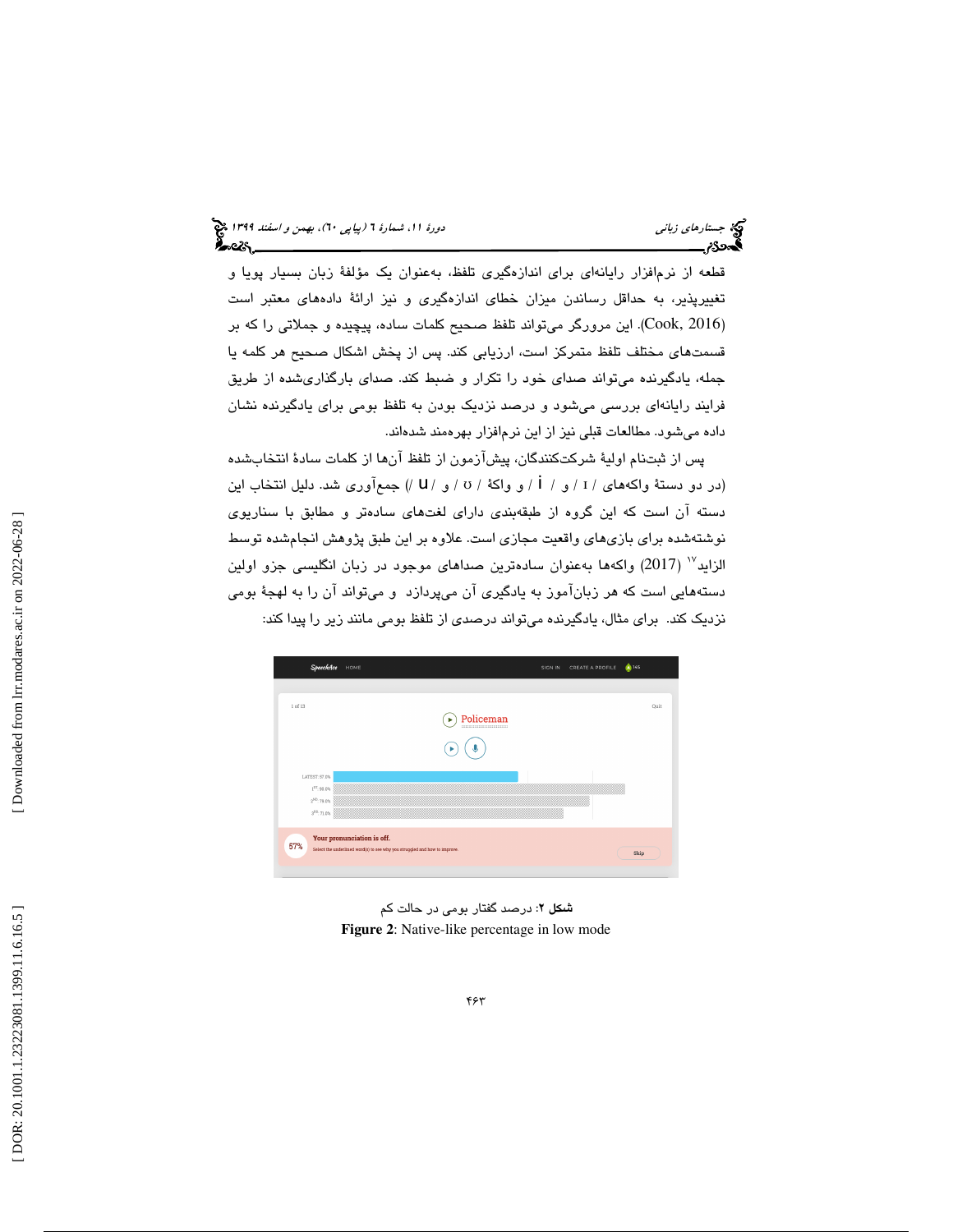

شكل 3: درصد گفتار بومي در حالت بالا **Figure 3:** Native-like percentage in high mode

بنابراين، وضعيت تلفظ آنها از طريق اين نرمافزار پس از بهكارگيري واقعيت مجازي در پسآزمون نيز مورد بررسي قرار گرفت تا شرايط لازم براي بررسي اثرهاي بازيهاي مجازي بر تقويت تلفظ مناسب تنظيم شود. علاوه بر همة موارد ذكرشده، اين آزمونها (به 18 پيوست الف مراجعه كنيد) اعتبار بالايي دارند. اين اعتبار در بررسيهاي اييلو و مونگيبلو (2019) نشان داده شده است. درصد تلفظ شبيه به بومی برای همهٔ شركتكنندگان نشان داده شد و ميانگين امتياز براي اين موارد از 10 نمره بود. اين امتياز مربوط به قبل و بعد آزمون است. براي مثال، زبانآموزان با توجه به درصد دقت تلاشهاي خود محاسبه شدند (به ضميمة ب براي ميانگين حداكثر نمره و ميانگين حداقل امتيازها مراجعه كنيد). يك امتياز كامل براي هر مورد پس از عملكرد درصد دقت تا 100 درصد داده شد. بنابراين، براي هر مورد، اجراهاي كم (٠ تا ٣٠ درصد) از ٠.٠٠ تا ٠.٣٠ محاسبه شد. اجراي متوسط (٣٠ تا 50درصد) از 0.30 تا 0.50 ، متوسط از 0.50 تا 0.70 ( 50 تا 70درصد) و عملكردهاي بسيار موفق از 0.70 به يك نمرة كامل ( 70 تا 100 درصد) تعلق گرفت. گفتني است كه همة موارد فقط يك بار ميتوانستند تكرار شوند.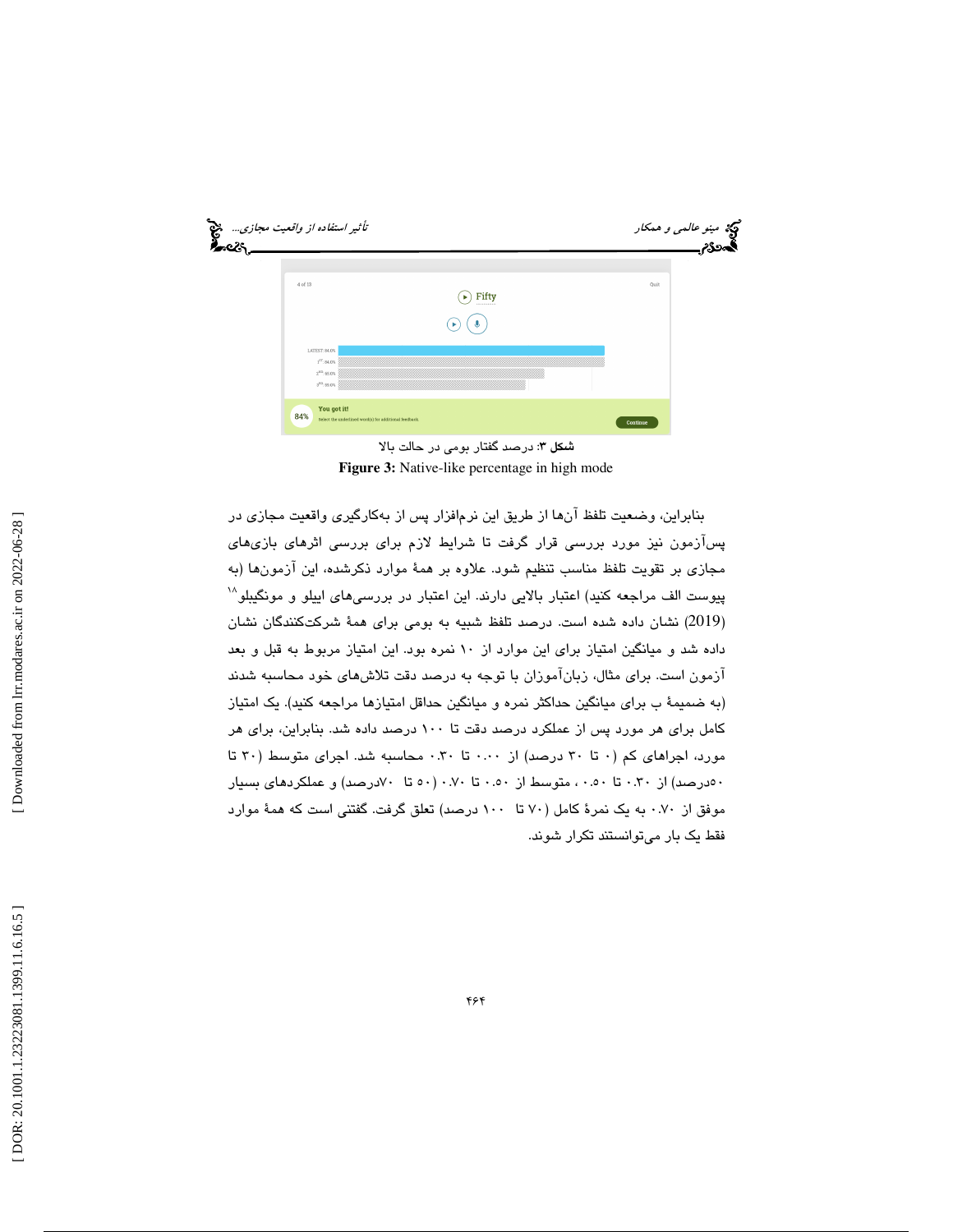

**Figure 4:** Scoring procedures in Speechace browser

2ـ2ـ3 . بازي واقعيت مجازي و ابزار آن

يك بازي شبيهسازيشده با استفاده از فناوري واقعيت مجازي، توسعه داده شده است و در طي كلاس درس مورد استفاده قرار ميگيرد. اين بازي در 10 قسمت با داستانهايي مناسب براي زبانآموزان نوجوان با سن بين 6 تا 12 ساله، ايجاد و اجرا شده است. داستانهاي ارائهشده در اين بخش به گونهاي طراحي شدهاند كه با ابزارهاي واقعيت مجازي سازگار باشند و به يادگيرندگان درمورد گردش در اطراف محيط مجازي كمك كنند. براي دستيابي به يكپارچگي بيشتر، سناريوها و داستانهاي بازيها توسط محقق طراحي و نوشته شده است. / طراحيها با توجه به معيارهاي آموزش زبان از تلفظ كه شامل دستههاي حروف صدادار / ɪ و / i / و صداهاى / v / و / u / در جملات ساده و مكالمات كوتاه با استفاده از راهبرد تدريس و تكنولوژي VR) براي مشاهدة صحنههاي بازي به ضميمة ب مراجعه كنيد) بوده است. گفتني است كه تيم دانشجويي آزمايشگاه رباتيك اجتماعي دانشگاه صنعتي شريف مسئول طراحي گرافيك اين بازيها بودهاند. رفتار و عملكرد همة يادگيرندگان با دوربينهاي واقعيت مجازي بررسي شد.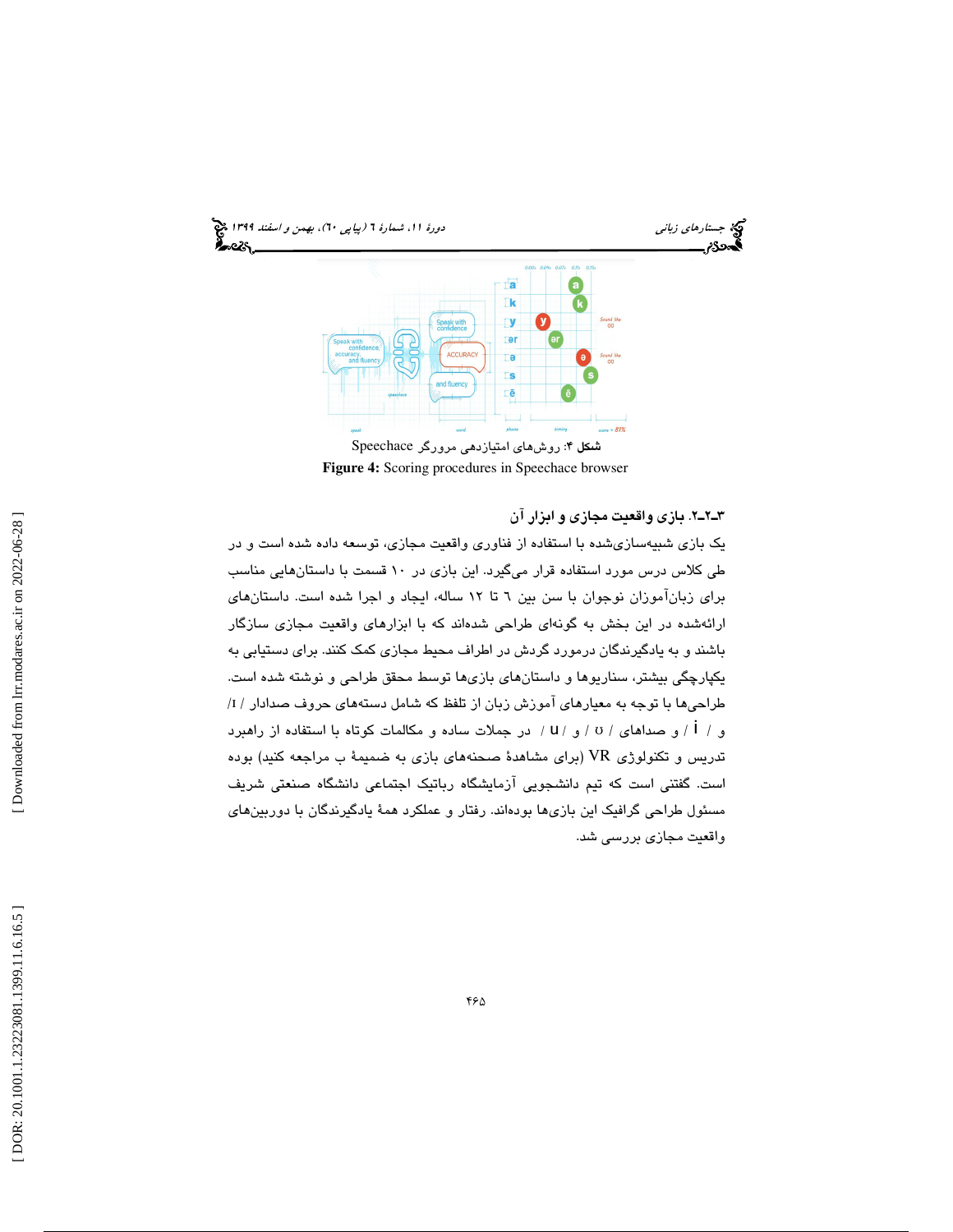مينو عالمي و همكار استفاده از واقعيت مجازي...<br>**ه**محدگان تأثير استفاده از واقعيت مجازي...<br>**به ه**محدگان استفاده استفاده استفاده استفاده استفاده استفاده از واقعيت ميكان استفاده از واقعيت مجازي... ૡઽ



شكل 5 : تصوير ربات نائو **Figure 5:** Nao Robot picture

3ـ2ـ3 . آموزش كلاس درس (در حضور معلم)

در پژوهش حاضر، پژوهشگر دوم در نقش معلم در 10 جلسة 90 دقيقهاي (دو بار در هفته) به زبانآموزان در محيط كلاس درس آموزش داد و به آنها كمك كرد تا از طريق فعاليت- هاي واقعيت مجازي و بازيها ياد بگيرند.

# 3ـ3 . طرح تحقيقاتي

در اين تحقيق، از طراحي WOZ ) OZ of Wizard توسط 1980 ,Kelly (استفاده شده است. در اينجا يك محقق (جادوگر) در محيطي آزمايشي رفتارهاي يك نرمافزار كامپيوتري نظري را شبيهسازي و همة ارتباطات و رفتارهاي بين شركتكنندگان و سيستم را بررسي ميكند. ( 2012)، WOZ توانايي ارائة مشخصات كامل رفتارهاي <sup>19</sup> طبق گفتة برنسن و همكاران سيستم را دارد. اين مطالعه، با دانش پيشين شركتكنندگان و با فريبكاري پايين براي بررسي انتظارات شركتكنندگان و تشويق رفتارهاي طبيعي آنان انجام ميشود. بنابراين، تعامل انسان و كامپيوتر بهمنزلة يك ارتباط جديد و نوآورانه، اين باور را ايجاد ميكند كه ميتواند بهشكل مستقل كار كند، اما درواقع بخشي از آن توسط يك اپراتور انساني مديريت ميشود.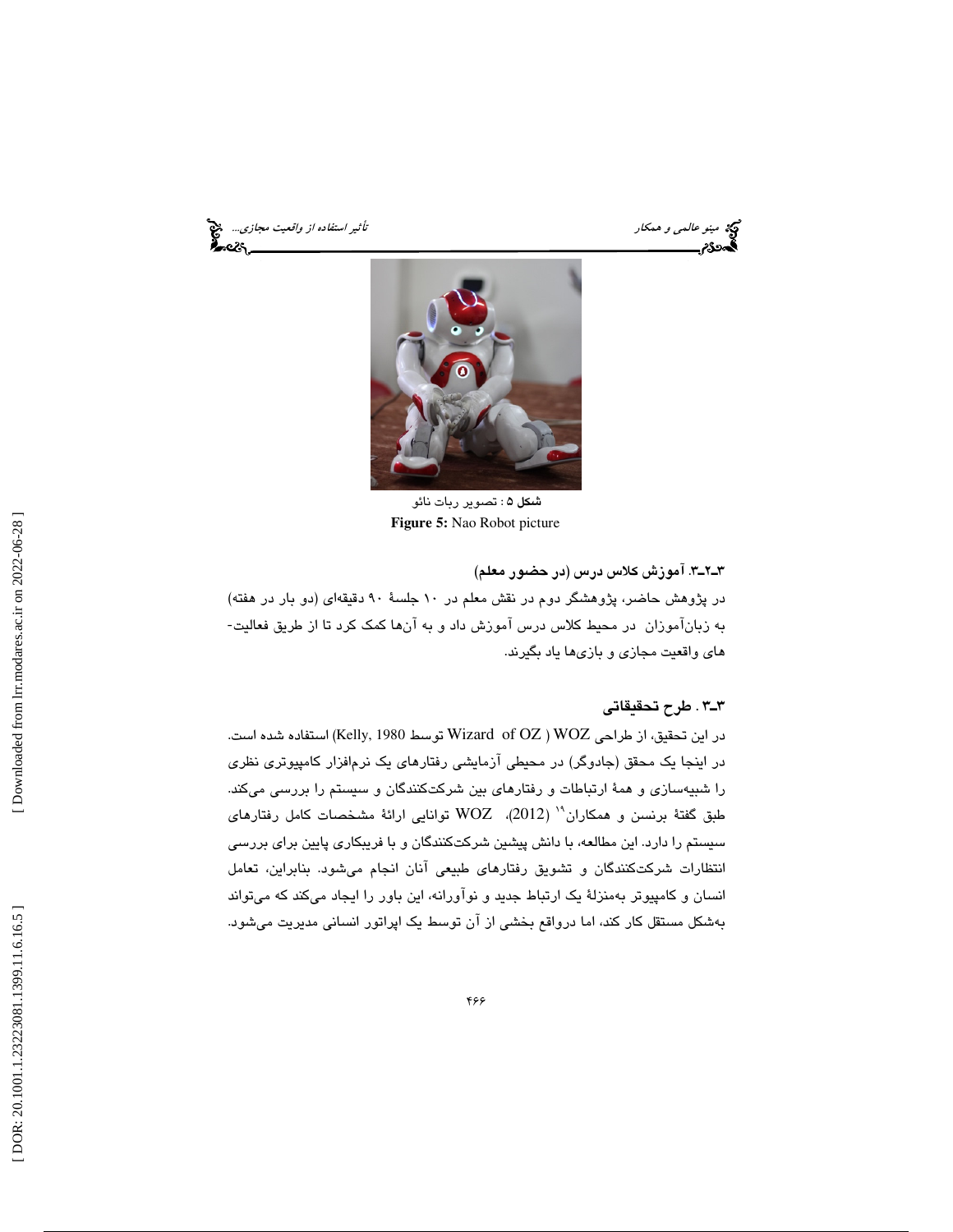با اين حال، گفتني است كه تلفظ شركتكنندگان قبل و بعد از آموزش در كلاس درس مورد بررسي قرار گرفت تا امكان محاسبه و ارزيابي سطح تلفظ زبانآموزان قبل و بعد از جلسههاي آموزشي را فراهم سازد.

# 4ـ3 . روش جمعآوري داده ها

براي انجام اين مطالعه، مراحل زير انجام شد:

# 1ـ4ـ3 .پيشآزمون

در ابتداي مطالعه، تسلط ابتدايي شركتكنندگان بر تلفظ توسط مرورگر تشخيص گفتار در دو دسته از صداهای واکه / I / و / i / و / v / و / U / در کلمات ساده بررسی شد. در مرحلهٔ بعد، پس از جمعآوري اين اطلاعات، ميزان بوميشدگي تلفظ شركتكنندگان توسط درصد تلفظ زبان بومي در نرمافزار تعيين شد.

# 2ـ4ـ3 . كلاس آموزش زبان مبتني بر واقعيت مجازي

در مرحلة آموزش، طي 10 جلسة نود دقيقهاي، زبانآموزان با استفاده از يك بازي كه براي هدف آموزش طراحي شده بود، آموزش داده شدند. در ابتداي هر جلسه، موضوعات جديد توسط معلم تدريس شد. سپس زبانآموزان، از طريق عينك واقعيت مجازي، بازيهاي واقعيت مجازي را بازي كردند. طي 10 جلسه، زبانآموزان در زمينههاي متنوعي از موضوعات مانند سرگرمي، رنگ، ميوه، شغل، ورزش، قطعات بدن، اسباببازيها، حيوانات، غذاها و جشنهاي تولد، كه بر جنبههاي تلفظ زبان انگليسي تمركز داشت آموزش ديدند و هر سناريو بهطور خاص در محيطي كاملاً سه بعدي طراحي و ايجاد شد (نگاه كنيد به شكل 6 تا 8). تصاويري از يك كلاس واقعيت مجازي نيز در شكل 8 نشان داده شده است.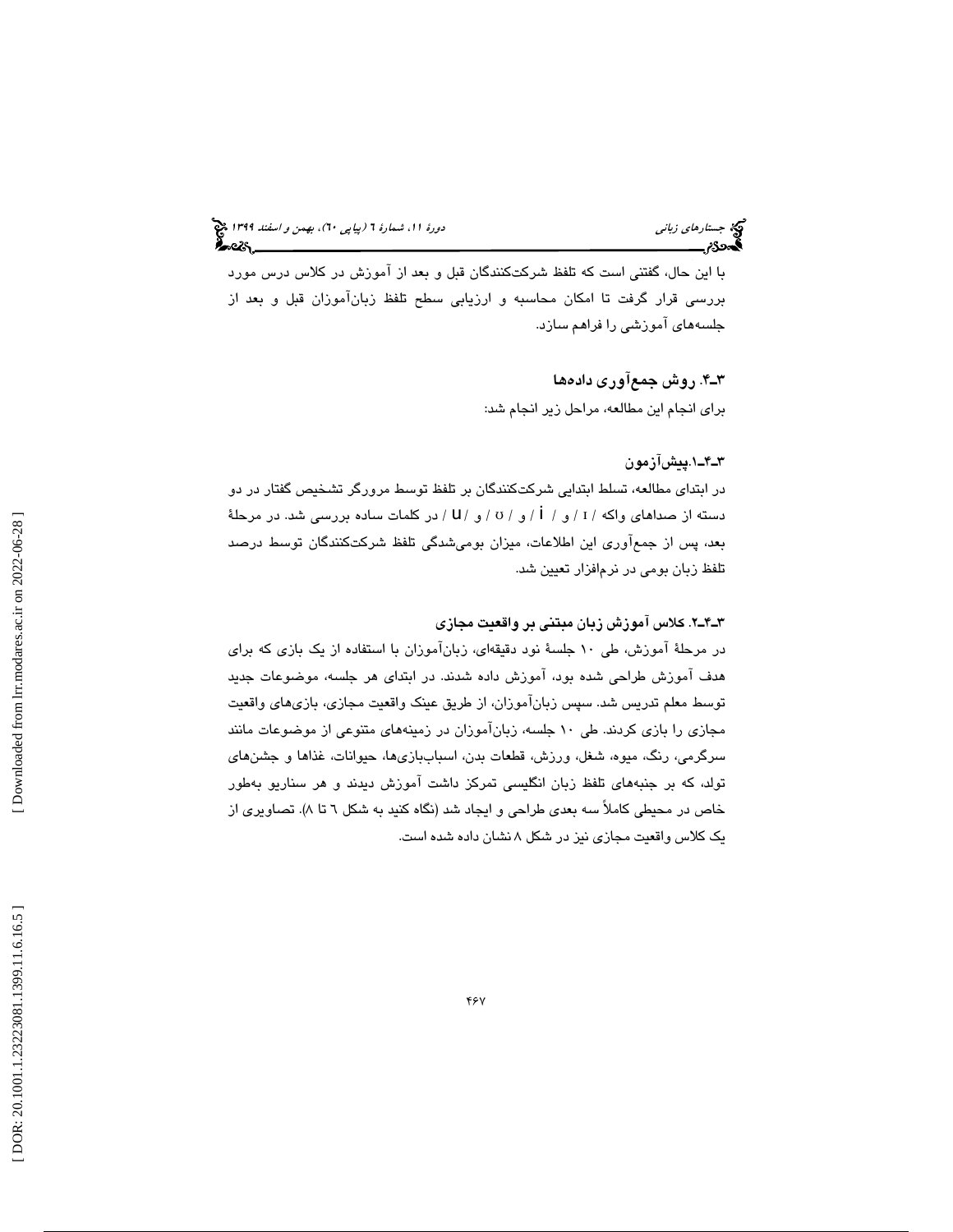

شكل 6: دانشآموز با عينك واقعيت مجازي در كلاس Figure 6: A student with virtual reality glasses in classroom



شكل ٧: محيط مجازي براي سناريوي رنگ **Figure 7**: Virtual environment for color scenario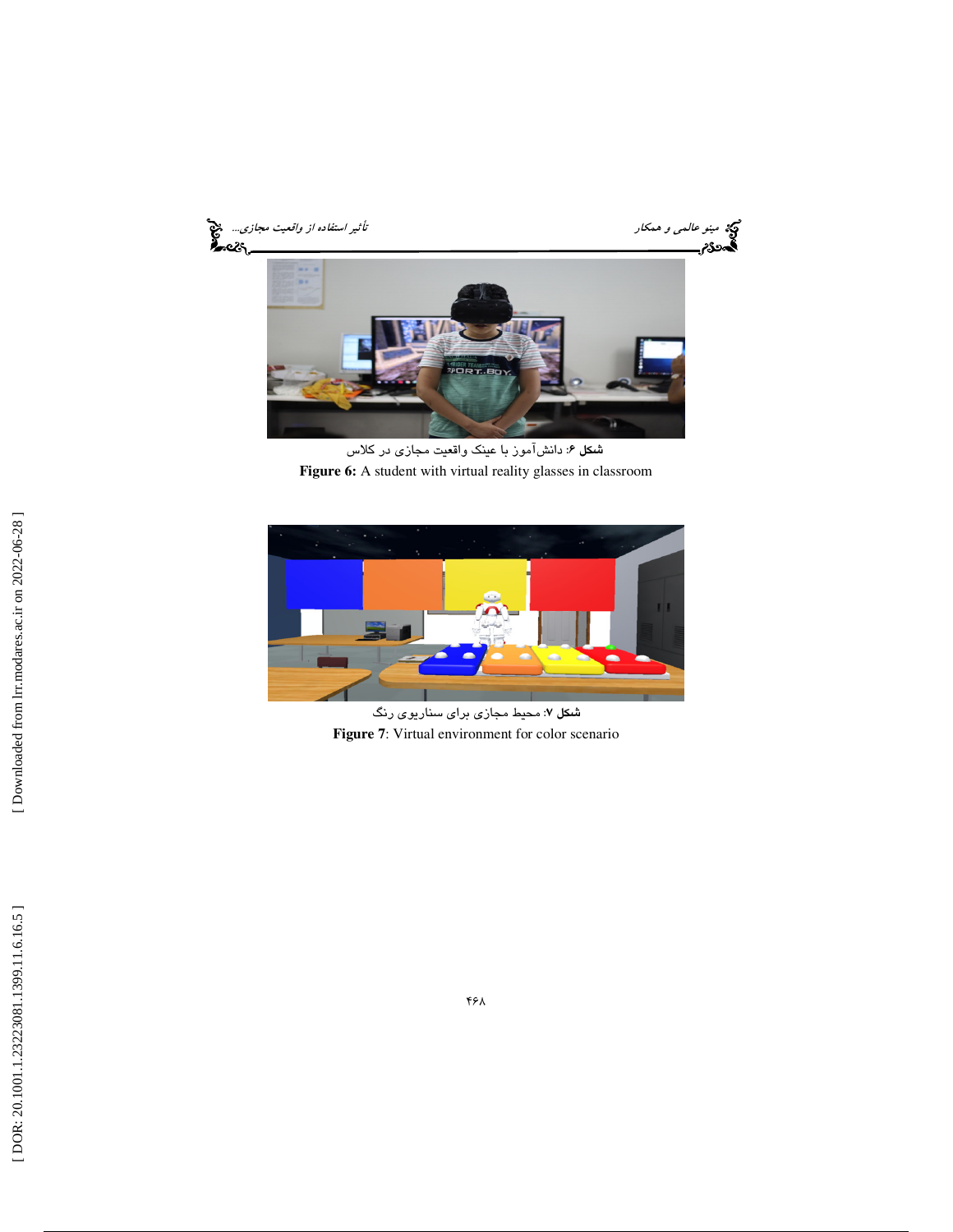

شكل 8: كلاس واقعيت مجازي **Figure 8**: Virtual reality classroom

3ـ4ـ3 . آزمون نهايي پس از اتمام جلسهها، يادگيرندگان دوباره با استفاده از همان نرمافزار ace Speech براي جمعآوري دادههاي پس از آزمون آزمايش شدند.

# . نتيجه و بحث 4

براي بررسي اينكه آيا تكنولوژي واقعيت مجاري تأثير قابل توجهي بر زبان انگليسي تلفظ زبانآموزان EFL از پيشآزمون تا پسآزمون داشته است، 10 جلسة آموزش با واقعيت مجازی انجام شد. در پایان، آمار توصیفی اجرا شد و همانطور که در جدول ۱ نشان داده<br>شده است، دانشجویان پسآزمون (۲.۰۱ k= ۲.۰۸ ، ۱۲.۱ = SD) نسبت به عملکردشان در پیش-آزمون بهتر بودند (٦٤.٣ = M، ٨١، = SD).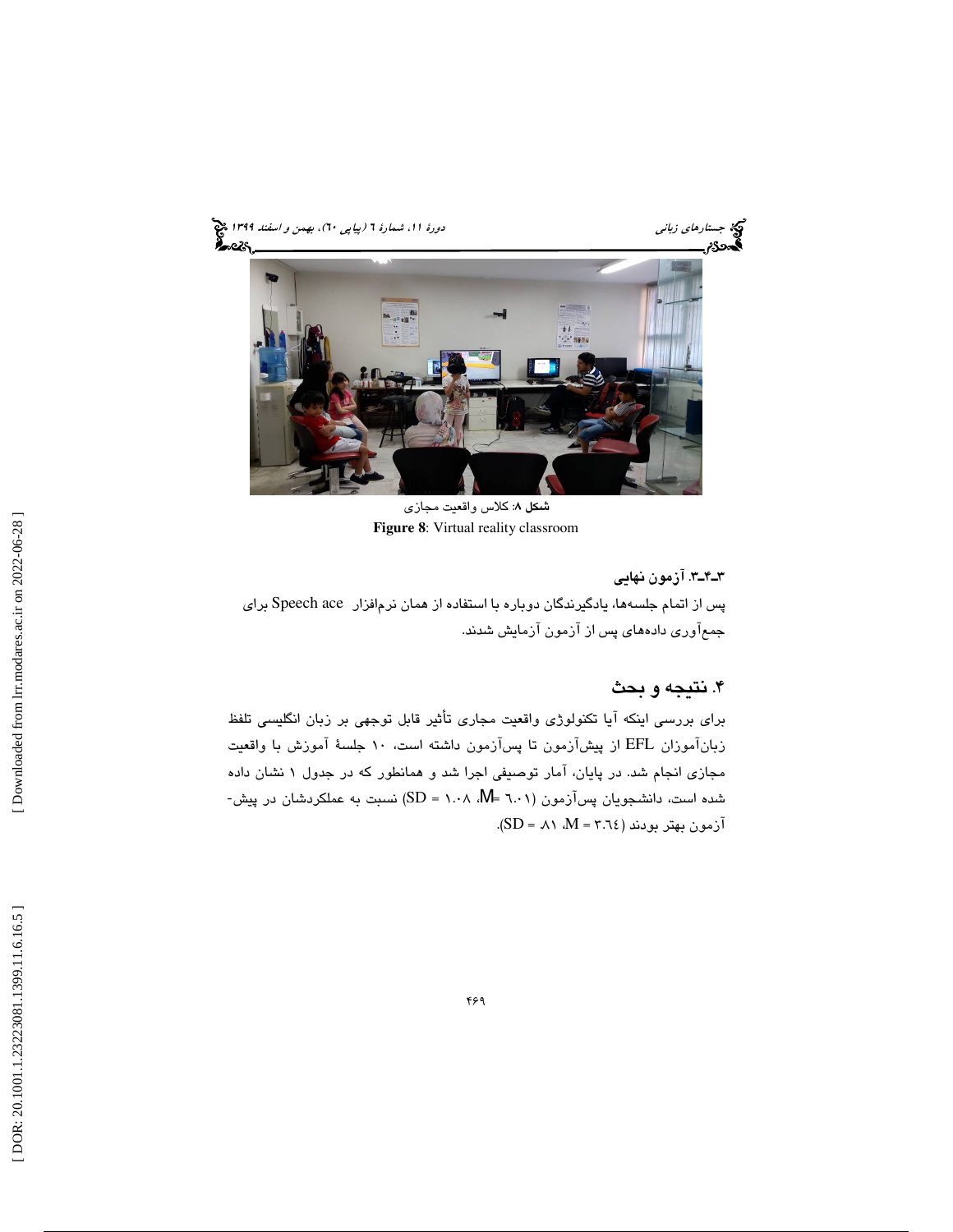مينو عالمي و همكار استفاده از واقعيت مجازي... الميخ<br>التأثير استفاده از واقعيت مجازي...<br>**التخصيل التاريخي التي يتاريخ التي يتاريخ التي يتاريخ التي يتاريخ التي** يتاريخ التي يتاريخ التي يتاريخ التي يتار

 : آمار توصيفي در طول دو باز آزمايش (تعداد = هجده نفر) جدول 1 **Table 1**: Descriptive statistics between two times of testing (N=18)

|             |             | ميانگين | تعداد | توزيع فراواني | ميانگين خطاى<br>استاندارد |
|-------------|-------------|---------|-------|---------------|---------------------------|
| گروه واقعيت | پيشآزمون    | ۳.٦٤    | ۱۸.۰۰ | ۰۸۱           | ۰۰۱۹                      |
| مجازى       | آزمون نهایی | ٦٠١     | ۱۸.۰۰ | ۰.۰۸          | .70                       |

علاوه بر اين، نمونههاي زوجي (جدول ۲) براي مقايسهٔ نمرات تلفظ زبانآموزان نوجوان آماري معناداري بين عملكرد اجرايي دانشجويان در پيشآزمون و پسآزمون وجود دارد، <sup>t</sup> EFL قبل و بعد از جلسههاي آموزشي واقعيت مجازي اجرا و نشان داده شد كه اختلاف ، كه با مقدار اندازة اثر كوهن 2.47 ثبت شده است كه ميتواند p = .00 ،(17) = -13.41 بهعنوان پيشرفت بسيار بالا درنظر گرفته شود. نتايج مطالعة حاضر، كارايي واقعيت مجازي / را در ارتقاي مهارتهاي تلفظ در زبانآموزان نوجوان، بهويژه درمورد واكههاي صوتي / ɪ و / İ / واكة / ʊ / و / U /، روشن مىكند. علاوه بر اين، با توجه به نتايج گزارششده در جدول 1 2و ميتوان اين چنين اذعان داشت كه فرضية ذكرشده مبني بر يادگيري زبان از طريق فناوري واقعيت مجازي تأثير قابل توجهي بر تلفظ زبانآموزان نوجوان (از قبل از آزمون تا پسآزمون) ندارد, رد میشود.

**جدول ۲**: نتايج آزمون زوجي **Table 2**. T-test result

|          | تغييرات زوجى |               |                |                              |          |                                       |                         |
|----------|--------------|---------------|----------------|------------------------------|----------|---------------------------------------|-------------------------|
|          |              |               |                | 7.90                         |          |                                       |                         |
|          |              |               |                | فاصلهٔ اطمينان بين           |          |                                       |                         |
|          |              |               |                | تفاوت                        |          |                                       | $g_{\alpha}$ ( $\tau$ - |
|          | ميانگين      | توزیع فراوانی | بیشترین کمترین |                              |          | ďf                                    | tailed                  |
| پیشآزمون | $-Y.YV$      | ٧٥.           | $-Y.Vo$        | $-\mathsf{Y}\cdot\cdot\cdot$ | $-15.21$ | $\mathsf{V}\mathsf{V}\cdot\mathsf{V}$ | $\cdots$                |
| تا آزمون |              |               |                |                              |          |                                       |                         |
| نهایی    |              |               |                |                              |          |                                       |                         |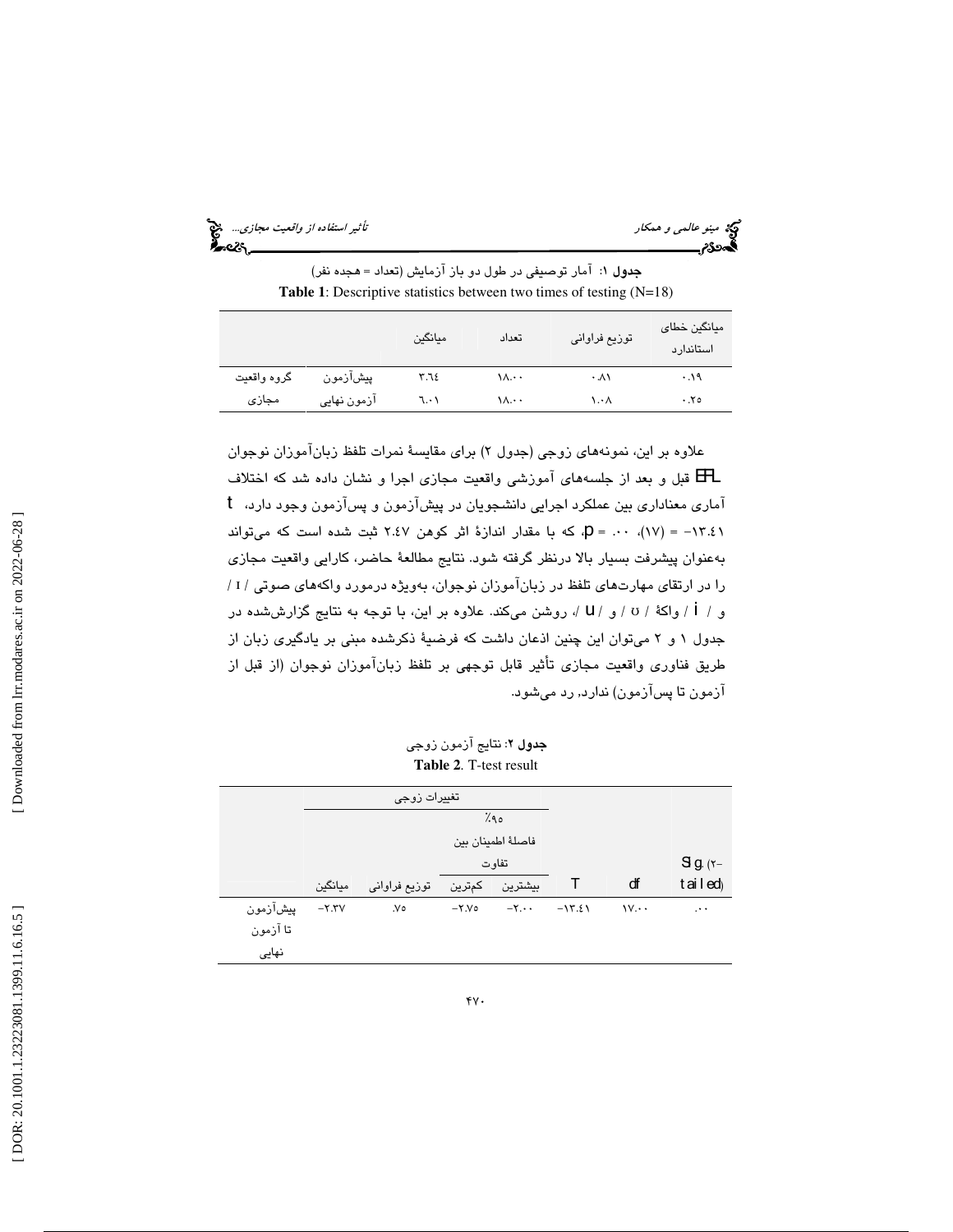تجزيه و تحليل نتايج نشان داد كه استفاده از بازيهاي شبيهسازيشده بهطور قابل توجهي بر مهارتهاي تلفظ زبانآموزان اثرگذار است. به عبارت ديگر، با توجه به نيازهاي ضروري تعامل كلامي براي بهبود سطح تلفظ زبانآموزان، واقعيت مجازي بهعنوان ابزاري مناسب براي تقويت زبان انگليسي كودكان ايراني مورد استفاده قرار گرفت. در بخش بعد، اين نتايج، با توجه به سؤال پژوهش مورد بحث قرار گرفته اس ت.

يافتههای اين مطالعه مطابق با گزارشهای قبلی ايدنلو<sup>۲۰</sup> و همکاران (2014) است که ديدگاههاي كامل مباني نظري و چارچوب كاربرد رباتها، تكنيكهاي آموزشي مانند CALL، MALL، همراه با نقشهاي آموزشي، فعاليتهاي آموزشي و تحقيق و يافتههاي مرتبط همخواني دارد. در راستاي گزارشهاي اين مطالعه، VRALL نيز ميتواند بهمنزلة ابزار آموزشي براي بهبود مهارت زبانآموزان EFL، بهويژه در مهارتهاي تلفظ، شمرده شود.

افزون بر اين، نتايج تجزيه و تحليل انجامشده توسط عالمي<sup>7</sup> و همكاران (2015) اطمينان دادند كه زبانآموزان گروه RALL در فرايند يادگيري بسيار سرگرمكننده بودند و انگيزة آنها را افزايش دادند و درنتيجه فرايند يادگيري را در طولانيمدت تسهيل ميكرد. بهطور مشابه، بازيها در واقعيت مجازي توانايي الهام گرفتن و انگيزه دادن به شركتكنندگان را داشتند و در طول جلسههای آموزشی آنها را درگیر میکردند. تسنگ و اشمیت<sup>۲</sup> همچنین گزارش دادند:

انگيزه بهطور گستردهاي توسط متخصصان و محققان بهعنوان يك عامل تعيينكننده براي موفقيت در يادگيري زبان پذيرفته شده است و اين باور به شدت توسط طيف وسيعي از مطالعات درمورد انگيزهٔ ۲ـأ پشتيباني مي شود (2003: p.385).

يافتههاي اين تحقيق نيز همراستا با مطالعة عالمي (2010) است كه نقش پنج بازي كلمهاي را در رشد واژگان زبانآموزان بررسي كرده است. نتايج حاصل از اين مطالعه نشان داد كه بازيهاي كلمهاي نقش مهمي را در گسترش واژگان زبانآموزان ايفا ميكنند. با توجه به اين مطالعه، واقعيت مجازي را ميتوان بهمنزلة يك بازي آموزشي تعريف كرد كه بر تلفظ نوجوانان تأثير ميگذارد و دانش زباني زبانآموزان را تقويت ميكند.

علاوه بر اين، يافتههاي اين مطالعه با سه مطالعة مهم انجامشده اخيراً بر روي تأثير CALL در بهبود مهارتهاي تلفظ زبانآموزان منطبق است و ميتواند نتايج مشابهي را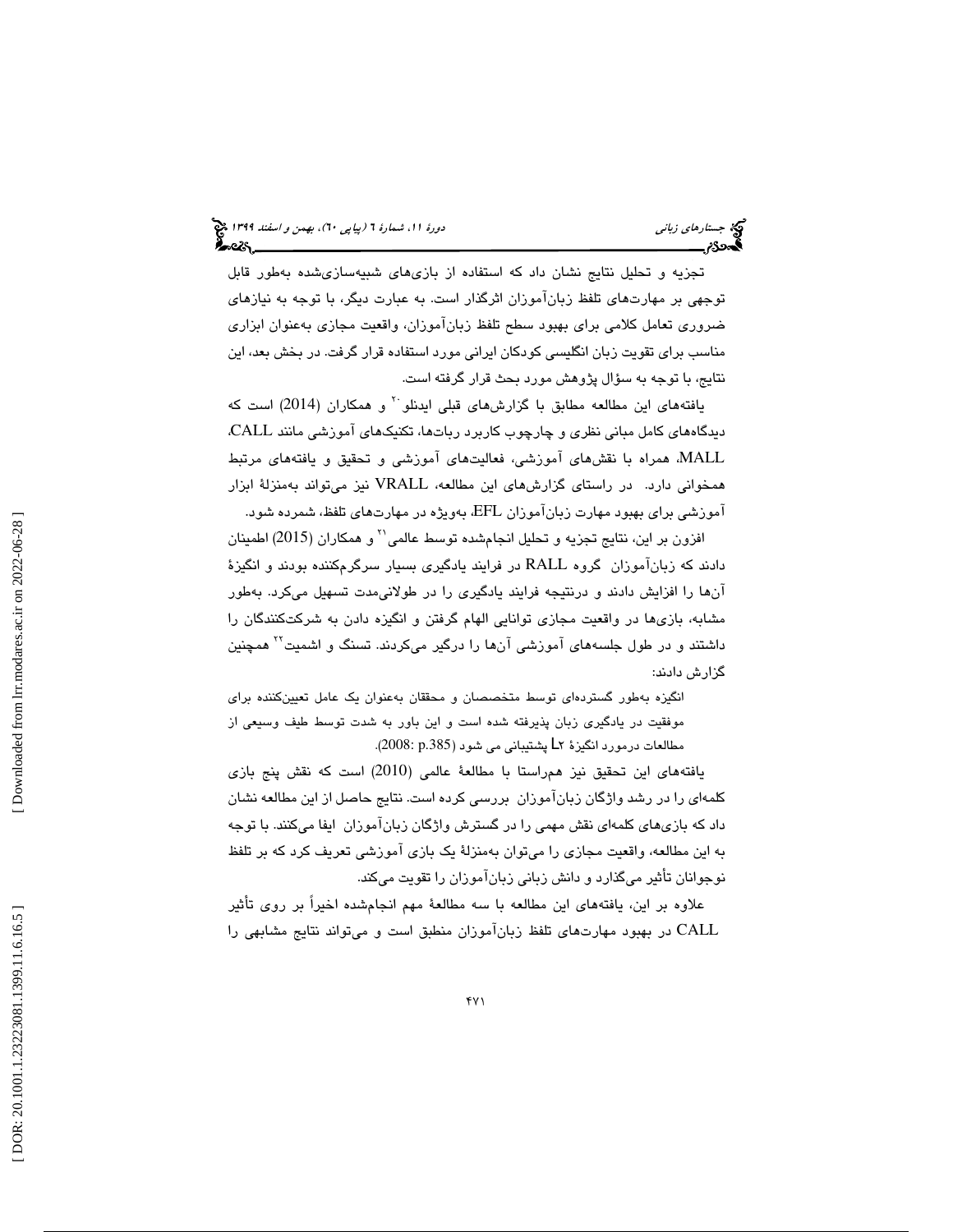|  | تأثیر <i>استفاده از واقعیت مجازی</i> چیپ<br>میروه |  |
|--|---------------------------------------------------|--|
|  |                                                   |  |

درمورد واقعيت مجازي (2018 ,Mikropoulos & Natsis, 2011; Zhang et al ارائه دهد. گفتني است زبانآموزاني كه در كلاسهاي CALL شركت كرده بودند، به ميزان قابل توجهي از لحاظ زباني بالاتر از زبانآموزاني بودند كه به روشهاي سنتي تحت آموزش قرار گرفتند (Zhao, 2003). بنابراين، ميتوان استدلال كرد كه كلاسهاي واقعيت مجازي نيز اثرات مشابهي مانند كلاسهاي CALL در مهارتهاي تلفظ زبانآموزان EFL دارد.

ساير مطالعات (براي مثال، 1999 ,Eskenazi ( بر تكنولوژيهاي مبتني بر CALL متمركز است كه زبانآموزان ESL را با بازخورد فوري درمورد تلفظ آنها متمايز ميكنند. تشابه در نتايج گزارششده از اين مطالعه و تحقيق حاضر ميتواند مزاياي واقعيت مجازي درنظر گرفته شود. اسکنازی $\mathrm{T}^\mathrm{v}$  (1999) اذعان داشت که آموزش درست تلفظ در موقعیتهای كلاسهاي بزرگ ميتواند براي مدرس EFL بسيار وقتگير باشد. درنتيجه، زبانآموزان EFL ممكن است بازخورد ارزشمند درمورد مهارتهاي تلفظ از مربي را ازدست بدهند. بنابراين، ميتوان نتيجه گرفت كه استفاده از فناوريهاي جديد VR، بازخورد براي يادگيرندگان EFL را تسهيل ميكند و تلفظ آنها را بهبود ميبخشد كه با نتايج مطالعة حاضر همسوست.

با توجه به يافتههاى مطالعهٔ اوگاندا<sup>،۲</sup> و همكاران (2016) مىتوان گفت كه آموزش كامپيوتري در آموزش و يادگيري صداها و همسانيهاي انگليسي كاربرد بيشتري دارد. نتيجة اين مطالعه ميتواند بر اساس مطالعة CAPT) آموزش تلفظ اصطلاح كامپيوتري) باشد كه در آن گروه آزمايشي (كساني كه از نرمافزار استفاده كردند) به ميزان قابل توجهي پيشرفت در تلفظ را نشان دادند. بنابراين ميتوان ذكر كرد كه فناوريهاي جديد مانند برنامههاي CAPT و بازيهاي واقعيت مجازي در كلاسهاي درس بهطور مؤثر براي يادگيرندگاني كه صداها را با سختي تلفظ ميكنند اثربخش است. اين كار با نظارت بر تلفظ خود و آشنا شدن با الگوهاي جملهٔ جديد انجام ميشود (Saed & Moradi, 2015).

علاوه بر اين، بازدهي بازيهاي واقعيت مجازي را ميتوان به عواملي مانند «اعتبار» و «تكرار» نسبت داد. به اين معنا، بازىها زمينهاى را فراهم مىكنند كه در آن شركتكنندگان تلفظ صحيح فرمهاي زباني را در زمينههاي واقعي بشنوند. از اين رو، آنها فرمهاي هم- بستگي و معني سادهتر پيدا ميكنند. همانطور كه وحدت و بهبهاني°٬ (2013) اشاره كردند،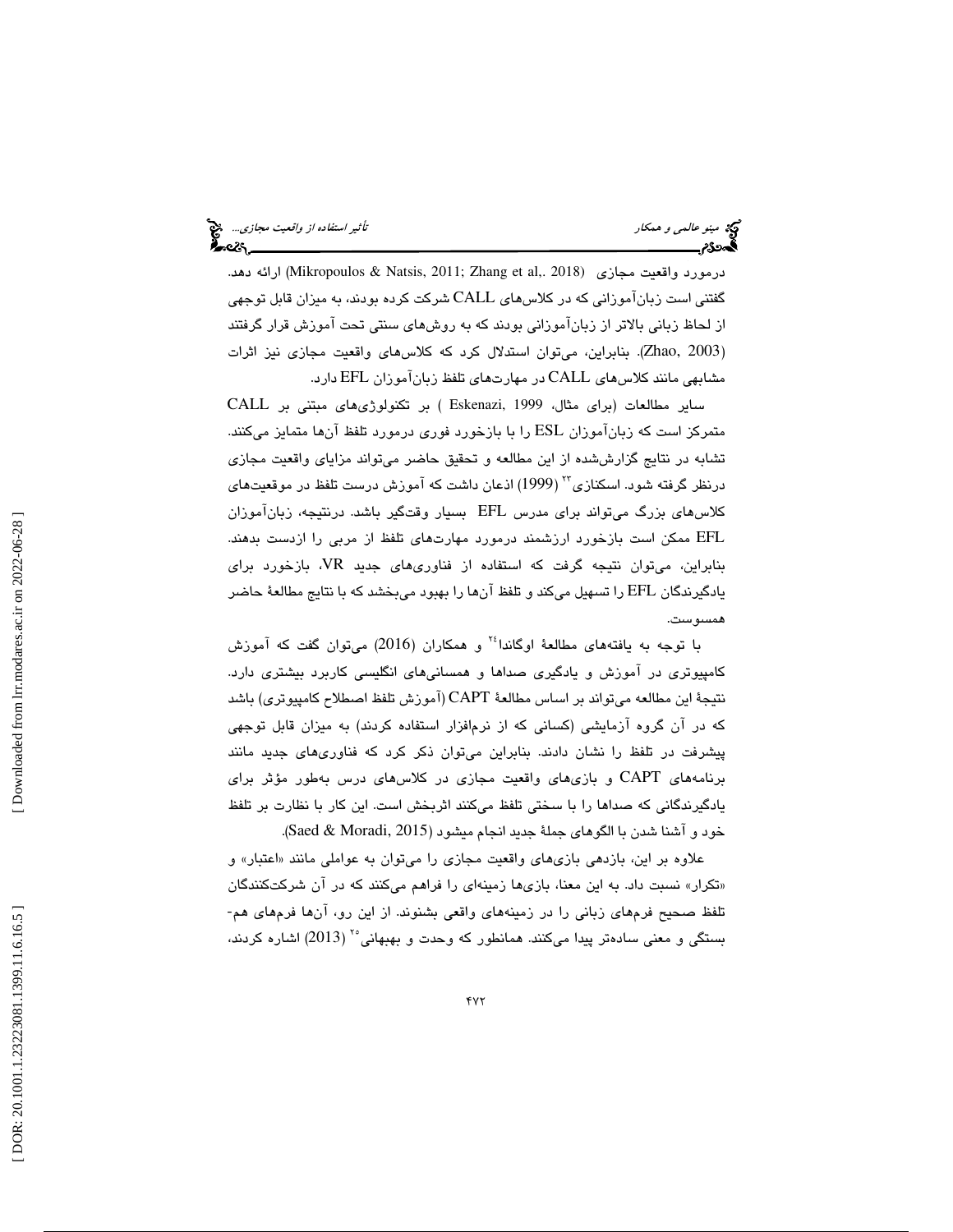بازيهاي مجازي ميتوانند وضعيت معتبري را ايجاد كنند كه در آن تصاوير، صدا و گرافيك بهعنوان محركهاي قوي براي يادگيرندگان در جهت شنيدن و احساس صداهاي در يك زمينه بهكار ميروند.

علاوه بر اين، اين بازيها زبانآموزان را در زماني خاص در معرض زبان قرار ميدهد. به همين دليل است كه براي تسلط بر يك زبان مفيد است. در معرض قرارگيري در زبان، درواقع مثل رديابي بسيار قوي در حافظه است و باعث ميشود بيشتر زبانآموزان به حفظ و يادآوري جنبههاي مختلف كلمات مانند تلفظ روي بياورند (2014 ,Cruttenden( .

# ۵. نتيجهگيری و پيامدهای ناشی از مطالعه

پژوهش حاضر با هدف بررسي اثر احتمالي پيشرفتهاي تكنولوژيكي، بهويژه استفاده از ابزارهاي واقعيت مجازي در توسعة مهارتهاي تلفظ زبانآموزان نوجوان EFL انجام شده است. با توجه به سؤال تحقيق؛ آيا واقعيت مجازي تأثير قابل توجهي در تلفظ زبانآموزان نوجوان دارد (از قبل از آزمون تا پسآزمون)، نتايج حاصل از آزمون زوجي نشان داد كه بين عملكرد يادگيرندگان قبل و بعد از جلسههاي آموزش با واقعيت مجازي اختلاف معناداري وجود دارد. به عبارت ديگر، زبانآموزان با توجه به تلفظشان در عبور از پيشآزمون به پسآزمون پيشرفت قابلتوجهي داشتند. اين بدان معناست كه قرار گرفتن در معرض نمونههايي از زبان و در نتيجه تسلط بر تلفظ نتيجهبخش است.

يافتههاي اين تحقيق ميتواند پيامدهاي مثبتي براي ذينفعان مختلف در آموزش زبان انگليسي، يعني معلمان، مدرسان معلم، و مدرسان مؤسسة زبان، داشته باشد. اين مطالعه پيشنهاد ميكند كه استفاده از بازيهاي واقعيت مجازي ميتواند راهبرد مناسبي براي كمك به زبانآموزان در غلبه بر مشكلات تلفظ و ايجاد شايستگي قابل قبولي در تلفظ باشد. علاوه بر اين، پيشنهاد ميشود كه معلمان زبان خارجي بتوانند در كلاسهاي خود از فناوريهاي كامپيوترى مانند انواع مختلف نرم|فزارهاى كامپيوترى استفاده كنند و به يادگيرندگان خود كمك كنند تا تلفظ آنها را با عبارات واقعي بيان كنند. علاوه بر اين، نتايج مطالعات حاضر ميتواند براي توسعهدهندگان و تهيهكنندگان مواد درسي مفيد باشد. به آنها پيشنهاد ميشود كتابهاي درسي خود را با برخي از بازيها همراه كنند. اين بهكارگيري بسيار مهم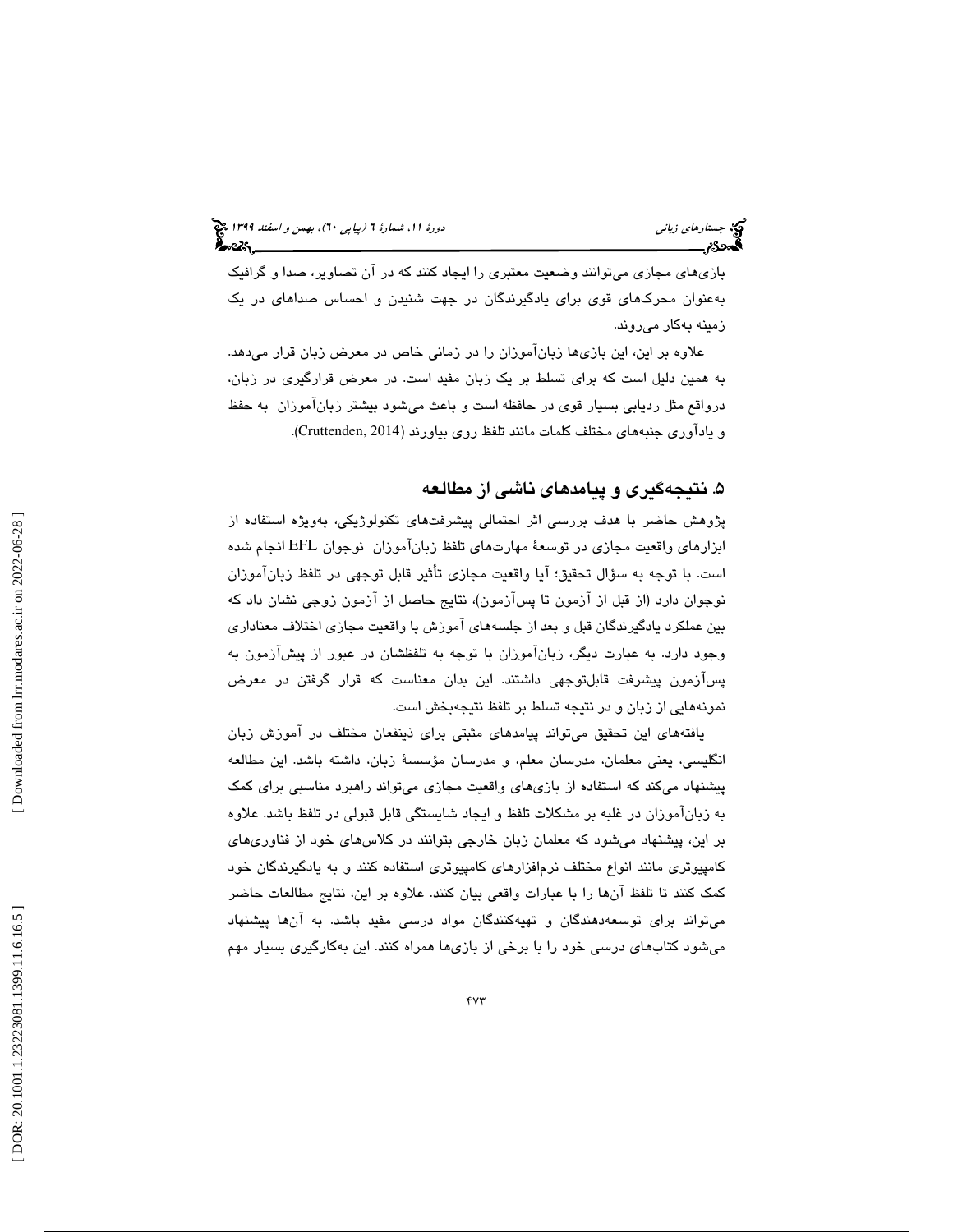است، بهويژه هنگامي كه زمان كلاس درس بسيار محدود است و زبانآموزان در زمينة يادگيري زبان با فرصتهاي بسيار كمتري روبهرو هستند. اين تحقيق نيز پيشنهادات مشخصي را به منظور بهرهمندي مطلوب براي معلمان زبان و مدرساني كه به استفاده از ابزارهاي تكنولوژي واقعيت مجازي در كلاسهاي EFL خود تمايل دارند، ارائه ميدهد.

افزون بر آنچه گفته شد نويسندگان يادآور ميشوند كه استفاده از واقعيت مجازي بهعنوان دستيار معلم ميتواند ضعفهايي نيز داشته باشد. براي مثال، محدوديتي كه بايد در اين مطالعه مورد توجه قرار گيرد، استفاده از واقعيت مجازي در محيط درسي است، زيرا واقعيت مجازي در كشورهاي خاورميانه، بهويژه در ايران، بهعنوان يك فناوري جديد و پرهزينه به حساب ميآيد. اين فناوري فقط در محيط آزمايشگاهي مورد بررسي قرار ميگيرد و از انتقال آن به ساير محيطها مانند آموزشگاههاي زبان و ساير محيطهاي آموزشي ممانعت ميشود. يكي ديگر از محدوديتهاي ذكرشده اين است كه استفاده از فناوري واقعيت مجازي در بسياري از موارد با تغيير ناگهاني در وضعيت جسمي و روحي بدن همراه است و ممكن است باعث ايجاد مشكلات كوتاهمدت مانند سرگيجه، سردرد شود و نميتوان از آن بهطور مداوم استفاده كرد. براي اين منظور، شركتكنندگان در اين مطالعه براي جلوگيري از مشکلات جسمی به موقع محدود شدهاند و محققان رفتار و خصوصیات بدنی خود را بهطور همزمان كنترل ميكردند.

براي ادامة كار، تحقيقاتي در اينجا ارائه شده است كه ميتواند در دو جهت ارائه شود: نخست، شركتكنندگان در مطالعة كنوني، گروهي از زبانآموزان نوجوان بودند، بنابراين توصيه ميشود مطالعات ديگر با زبانآموزان در سطوح و پيشينة دانشي مختلف در زمينة یادگیری زبان انجام شود. در مطالعهٔ حاضر، پیشرفت زبانآموزان در تلفظ واکهٔ / ɪ / و / İ / و واكههاي / v / و / U / در جملات ساده و صحبتهاي كوتاه با استفاده از فناوري واقعيت مجازي انجام شد، اما تحقيقات جديدتر ميتواند تحول بيشتر در ديگر واژگان (صداها، همخوانها، و همچنين خوشههاي همخوان زبان انگليسي) در كلمات و جملات پيچيدهتر و سختتر را نيز دربر بگيرد. علاوه بر اين، بهتر است كه اين مطالعه را با اهداف روانشناختي بيشتري تكميل كنيم. تحقيقات بيشتري در زمينههاي شناسايي انگيزههاي داخلي و خارجي زبانآموزان و والدين و تمايل به استفاده از كلاسهاي واقعيت مجازي به جاي كلاسهاي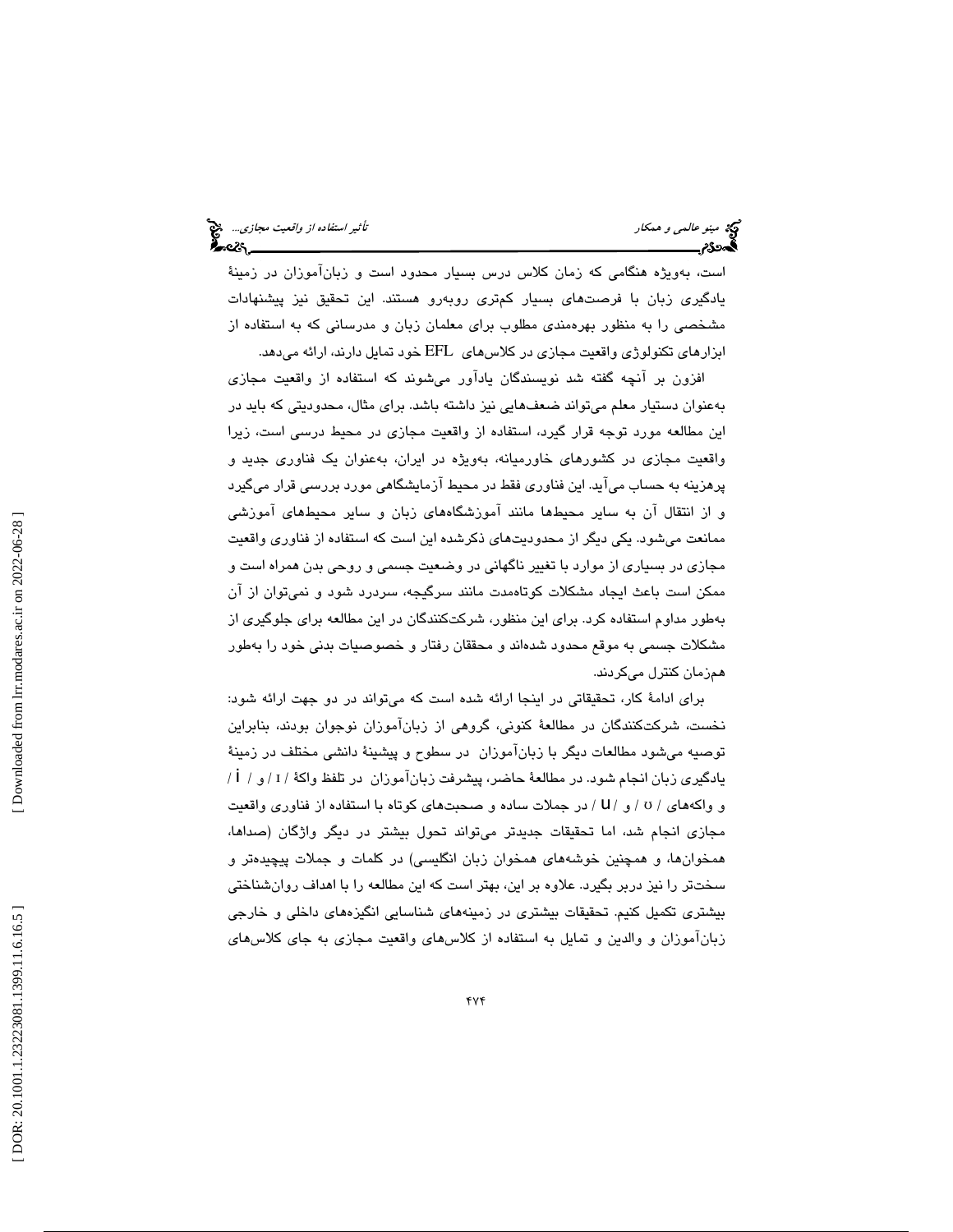جستاره*اي زباني (بياپي 60)، بهمن و اسفند 1*394 فرانس به 130 دورة ا $\mu$  شمارة 1 (پياپي 61)، بهم*ن و اسفند 1*34 فر

سنتي يا سطح خودمختاري، خودتنظيمي، تنظيم عاطفي و خودكارآمدي لازم است.

. پينوشت ها 6

- 1. Reed & Levis
- 2. Morely
- 3. Virtual Reality
- 4. Kröger
- 5. Dixon & Faster
- 6. Cruttenden
- 7. Li
- 8. Mehrpoor
- 9. Franco
- 10. Chik
- 11. Chen
- 12. Zheng
- 13. Chiu
- 14. Rahimi 15. Alibakhshi & Kazemi
- 16. Speechace Measurment
- 17. Al-Zayed
- 18. Aiello & Mongibello
- 19. Bernsen
- 20. Aidinlou
- 21. Alemi
- 22. Tseng & Schmitt
- 23. Eskenazi
- 24. Ong'onda
- 25. Vahdat & Behbahani

## **7. References**

- Aidinlou, N. A., Alemi, M., Farjami, F. & Makhdoumi, M. (2014). Applications of robot assisted language learning (RALL) in language learning and teaching. *Teaching and Learning (Models and Beliefs)*, *2*(1), 12-20.
- Aiello J. Mongibello A. (2019). Supporting EFL learners with a virtual environment: A focus on L2 pronunciation, *Journal of E-Learning and Knowledge Society*, *15*(1), 95-108.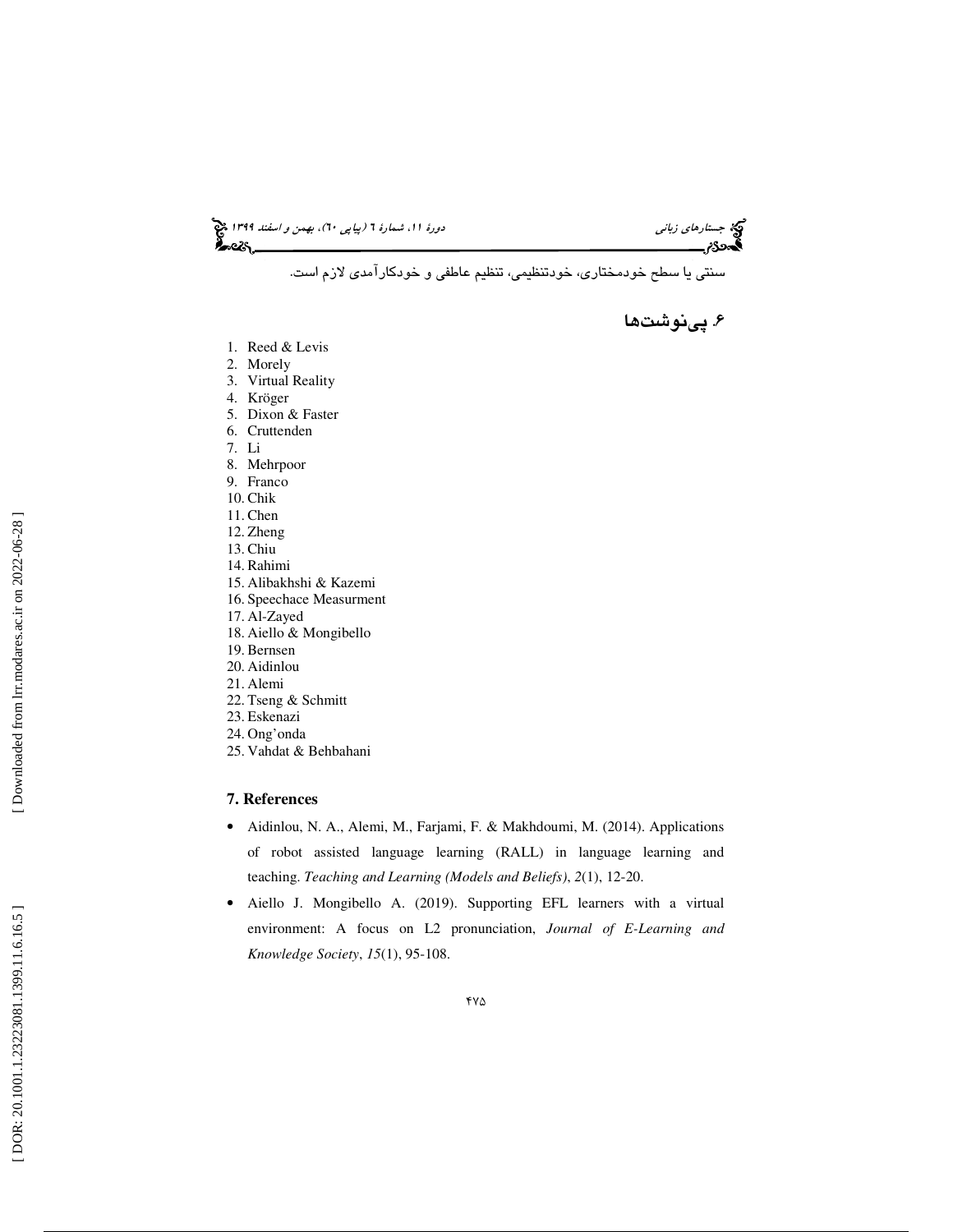## مينو عالمي و همكار استفاده از واقعيت مجازي... التي تأثير استفاده از واقعيت مجازي... التي تأثير استفاده از واقعيت مجازي... ۰cồ۹.

- Al-Zayed, N. (2017). Non-Native pronunciation of English: Problems and solutions. *Amerikaya International Journal of Contemporary Research*, *7*(3), 34- 52.
- Alemi, M. (2010). Educational games as a vehicle to teaching vocabulary*. The Modern Journal of Applied Linguistics, 2*(5), 425-438.
- Alemi, M., Sarab, M. R. A. & Lari, Z. (2012). Successful learning of academic word list via MALL: Mobile Assisted Language Learning. *International Education Studies*, *5*(6), 99-109.
- Alibakhshi G, & Kazemi A. (2011). Maturational constrains and second language acquisition by Iranian second language learners. *IQBQ*. *18* (2), 117- 132, Retrived from: http://journals.modares.ac.ir/article-27-875-en.html
- Bernsen, N. O., Dybkjær, H. & Dybkjær, L. (1994). Wizard of oz prototyping: How and when. *CCI Working Papers in Cognitive Science and HCI, 2*(1), 1-94.
- Burgess, J., & Spencer, S. (2000). Phonology and pronunciation in integrated language teaching and teacher education. *System*, *28*(2), 191-215.
- Chen, H. Y., Yu, S. L., Ho, B. C., Su, K. Y., Hsu, Y. C., Chang, C. S. & Chang, Y. H. (2015). R331W missense mutation of oncogene YAP1 is a germline risk allele for lung adenocarcinoma with medical actionability. *Journal of Clinical Oncology*, *33*(20), 2303-2310.
- Chik, A. (2014). Digital gaming and language learning: Autonomy and community. *Language Learning and Technology*, *18*(2), 85-100.
- Chiu, F. Y. (2017, July). Virtual reality for learning languages based on mobile devices. In *Information technology based higher education and training (ITHET), 2017 16th International Conference on* (pp. 1-3). IEEE.
- Cohen, C. (2014). Probabilistic reduction and probabilistic enhancement. *Morphology*, *24*(4), 291-323.
- Cook, V. (2016). *Second language learning and language teaching*. New York, NY: Routledge.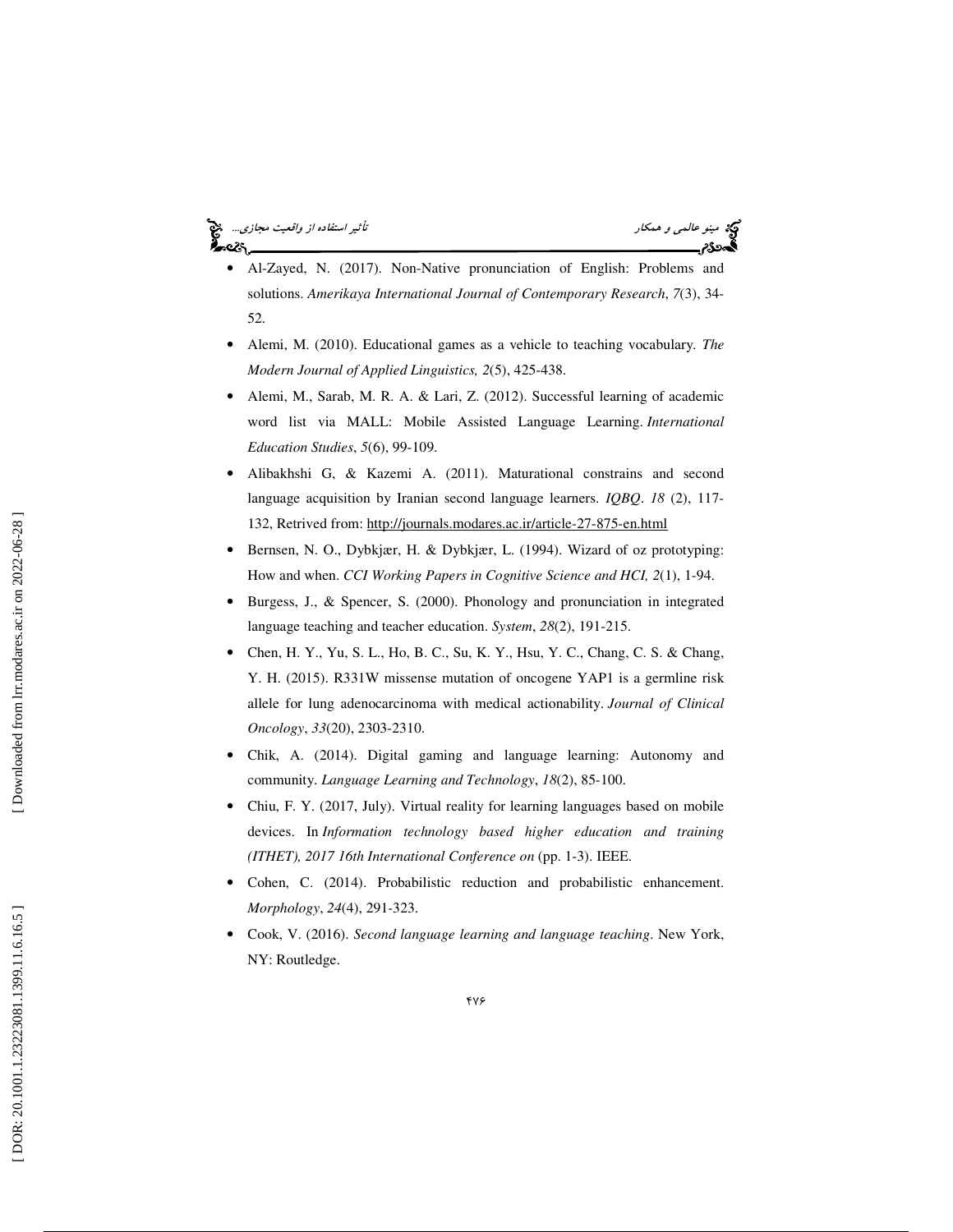#### جستاره*اي زباني (بياپي 60)، بهمن و اسفند 1*394 فرانس به 130 دورة ا $\mu$  شمارة 1 (پياپي 61)، بهم*ن و اسفند 1*34 فر ಹಿಂದಿ

- Cruttenden, A. (2014). *Gimson's pronunciation of English*. New York, NY Routledge.
- Dixon, W. W. & Foster, G. A. (2018). *A short history of film*. Rutgers University Press.
- Eskenazi, M. (1999). Using a computer in foreign language pronunciation training: What advantages?. *Calico Journal*, 447-469.
- Fowler, A., Partridge, K., Chelba, C., Bi, X., Ouyang, T. & Zhai, S. (2015). April). Effects of language modeling and its personalization on touchscreen typing performance. In *Proceedings of the 33rd Annual ACM Conference on Human Factors in Computing Systems* (pp. 649-658). ACM.
- Franco, H., Bratt, H., Rossier, R., Rao Gadde, V., Shriberg, E., Abrash, V. & Precoda, K. (2010). EduSpeak®: A speech recognition and pronunciation scoring toolkit for computer-aided language learning applications. *Language Testing*, *27*(3), 401-418.
- Freeman, D., Katz, A., Garcia Gomez, P. & Burns, A. (2015). English-forteaching: Rethinking teacher proficiency in the classroom. *ELT Journal*, *69*(2), 129-139.
- Kelley, E. A. (1980). *Improving school climate: Leadership techniques for principals.* Reston, Virginia: National Association of Secondary School Principals.
- Kröger, B. J., Birkholz, P., Hoffmann, R. & Meng, H. (2010). Audiovisual tools for phonetic and articulatory visualization in computer-aided pronunciation training. In *development of multimodal interfaces: Active listening and synchrony* (pp. 337-345). Springer, Berlin, Heidelberg.
- Li, K., Qian, X., Kang, S., Liu, P. & Meng, H. (2015). Integrating acoustic and state-transition models for free phone recognition in L2 English speech using multi-distribution deep neural networks. In *Symposium on Languages, Applications and Technologies* (pp. 119-124). Hong Kong: SLAT.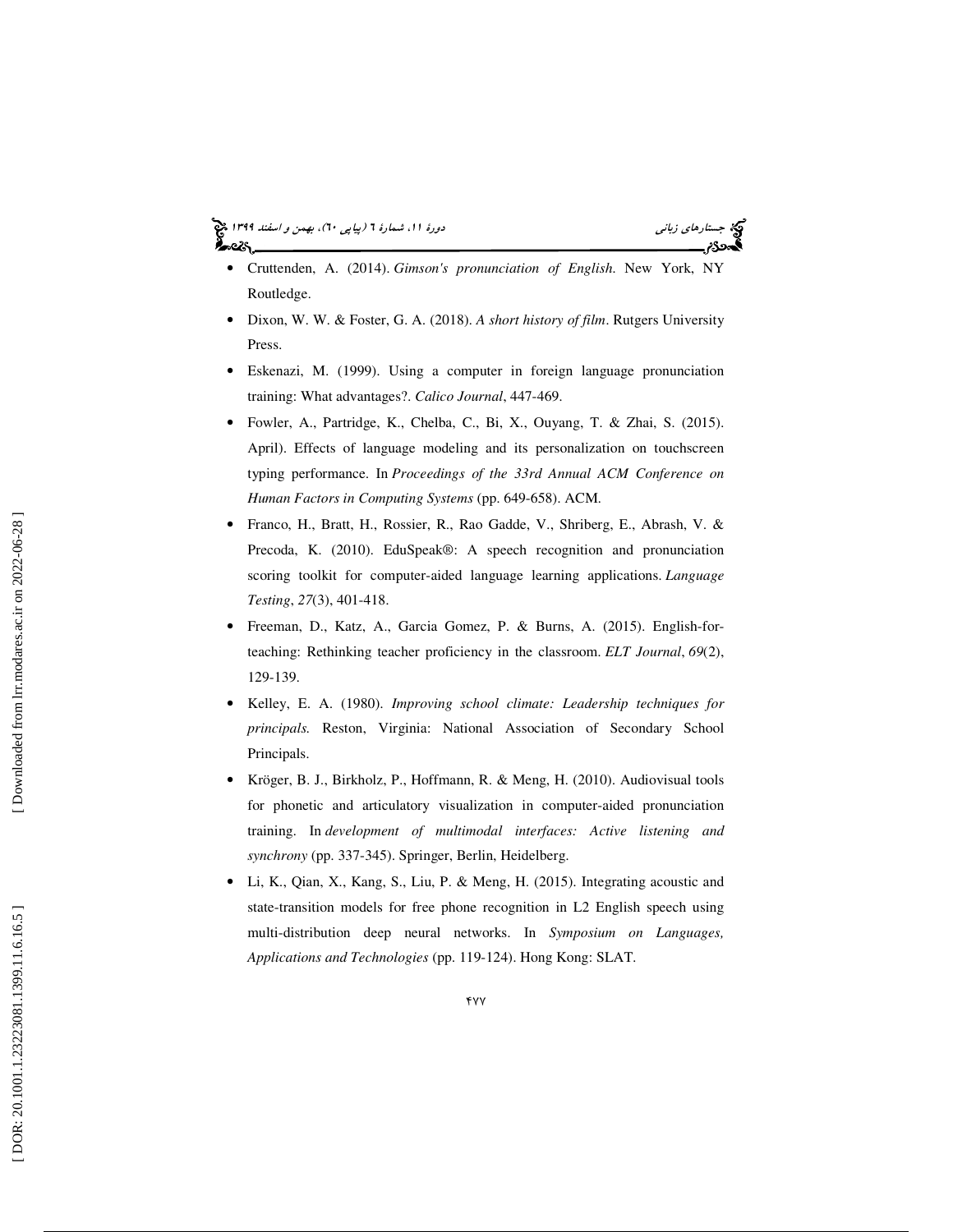#### مينو عالمي و همكار تأثير استفاده از واقعيت مجازي... ۰cồ۹.

- Li, W. (2016, December). Computer-assisted pronunciation training: From pronunciation scoring towards spoken language learning. In *Signal and Information Processing Association Annual Summit and Conference (APSIPA), 2016 Asia-Pacific* (pp. 1-7). IEEE.
- Lin, T. J. & Lan, Y. J. (2015). Language Learning in Virtual Reality Environments: Past, Present, and Future. *Journal of Educational Technology & Society*, *18*(4), 45-70.
- Meghdari, A., Alemi, M., Ghazisaedy, M., Taheri, A. R., Karimian, A. & Zandvakili, M. (2013, September). Applying robots as teaching assistant in EFL classes at Iranian middle-schools. In *Proceedings of the International Conference on Education and Modern Educational Technologies (EMET-2013), Venice, Italy*.
- Mikropoulos, T. A. & Natsis, A. (2011). Educational virtual environments: A ten-year review of empirical research (1999–2009). *Computers & Education*, *56*(3), 769-780.
- Minocha, S.,Tudor, A. D. & Tilling, S. (2017, July). Affordances of mobile virtual reality and their role in learning and teaching. Presented in: *The 31st British Human Computer Interaction Conference*. University of Sunderland's St. Peter's Campus, UK.
- Moradi Moghadam, M., Hosseini Fatemi, A. & Malekzadeh, Sh. (2011). Investigating the status of pronunciation education and its place in high school English's books in Iran. *Language Related Research*, *3* (2), 1-25.
- Moradimoghadam, M., Hosseini Fatemi, A. & Malekzadeh, S. (2012). A Study of the pronunciation teaching and its place in high-school English books in Iran. *Language Related Research. 3*(2), 1-25. [In Presian].
- Morley, J. (1994). A multidimensional curriculum design for speechpronunciation instruction. In J. Morley (ed.), *pronunciation pedagogy and theory: New Views, New Directions* (pp. 64-91). Alexandria, VA: TESOL.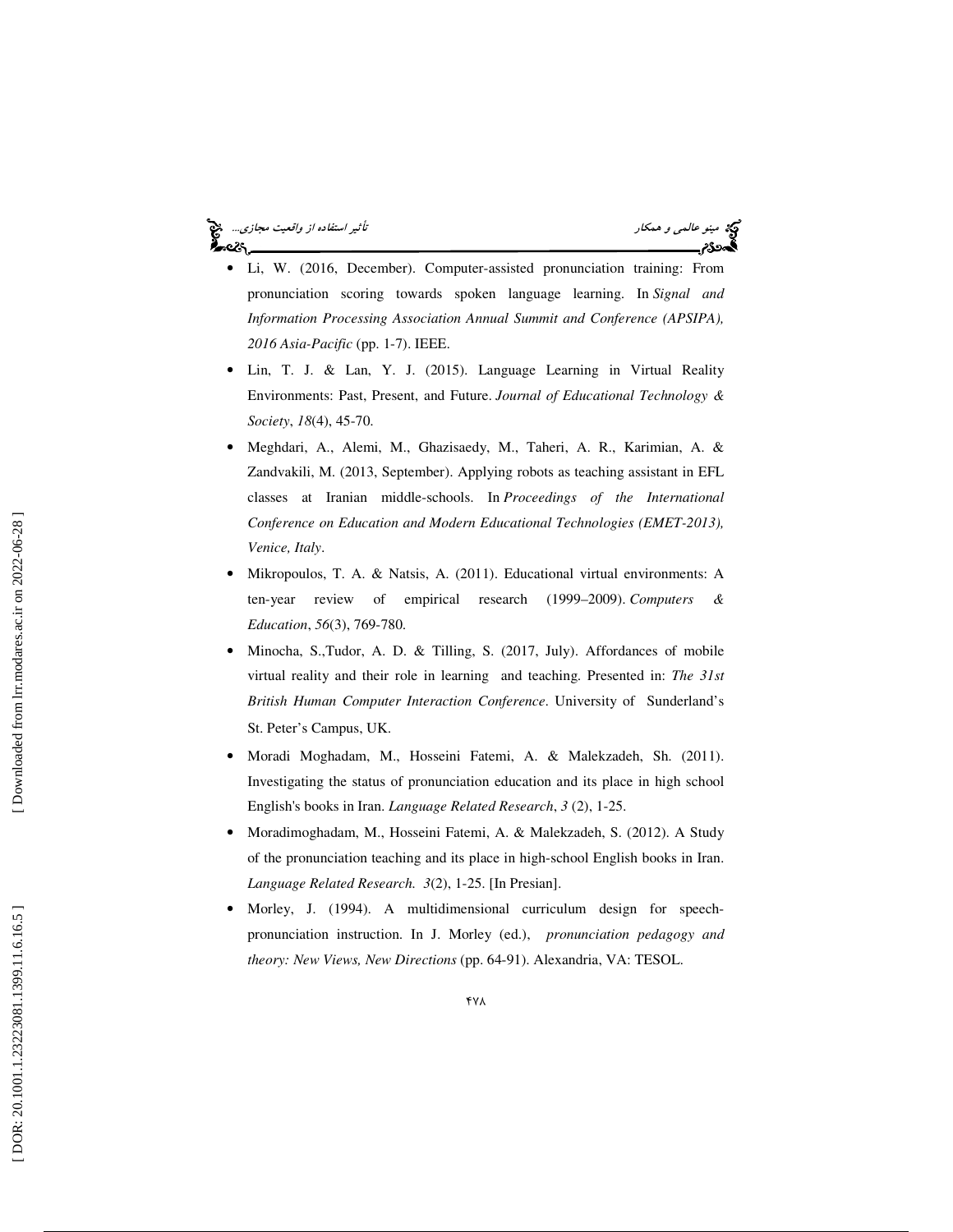#### جستاره*اي زباني (بياپي 60)، بهمن و اسفند 1*394 فرانس به 130 دورة ا $\mu$  شمارة 1 (پياپي 61)، بهم*ن و اسفند 1*34 فر ಹಿಂದಿ

- Nami, F., Marandi, S. S. & Sotoudehnama, E. (2016). CALL teacher professional growth through lesson study practice: an investigation into EFL teachers' perceptions. *Computer Assisted Language Learning*, *29*(4), 658-682.
- Ong'onda, D., Anashia, N. & Muindi, M. N. (2016). Computer Assisted Language Learning Software: The Effect of Integrating Computer Assisted Pronunciation Training on Kenyan English Phonetics Class at the University Level. *International Journal of Academic Research in Progressive Education and Development, 5*(2), 1-21 *.*
- Poulsen R., et al. (2007). Tutoring bilingual students with an automated reading tutor that listens, *Journal of Educational Computing Research*, 36 (2), 191-221.
- Rahimi, A., Golshan, N. S. & Mohebi, H. (2014). Virtual reality as a learning environment in Iranian EFL context: Personal, technical, and pedagogical. *Procedia-Social and Behavioral Sciences*, *136*(4), 234-239.
- Rasekhi Kolokdaragh, V. (2010, April). ESL/EFL learners' perception of their pronunciation needs and strategies. In *41st Annual State CATESOL Conference in Santa Clara, CA.*
- Reed, M. & Levis, J. (2019). *The handbook of English pronunciation*. John Wiley & Sons.
- Saed, A., & Moradi, S. (2015). Computer assisted pronunciation teaching (CAPT) and pedagogy Improving EFL learners' pronunciation using Clear Pronunciation 2 software.
- Scovel, T. (1988). A critical review of the critical period research. *Annual Review of Applied Linguistics*, *20*(1), 213-223.
- Tseng, W. T. & Schmitt, N. (2008). Toward a model of motivated vocabulary learning: A structural equation modeling approach. *Language Learning*, *58*(2), 357-400.
- Vahdat, S. & Behbahani, A. R. (2013). The effect of video games on Iranian EFL learners' vocabulary learning. *Reading*, *13*(1), 61-71.